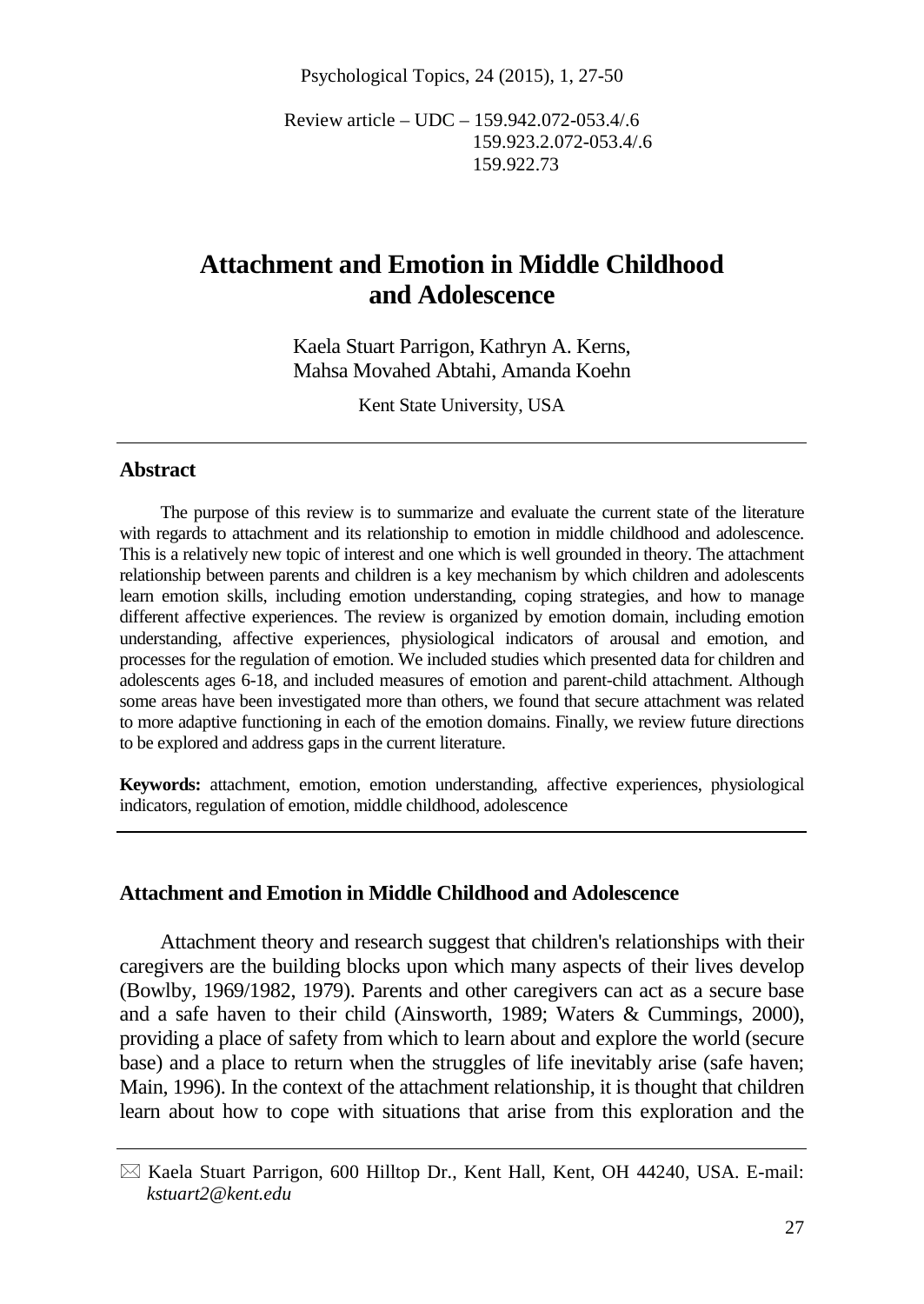emotions that go along with them (Cassidy, 1994). Attachment relationships can therefore be understood as regulatory systems, in which parents ideally assist their children to maintain optimal levels of regulation with regards to their emotions. Thus, attachment and emotion regulation are inextricably linked. A greater capacity to manage and regulate emotions is also thought to be one reason why more securely attached children display more competent behavior with peers and are less prone to experiencing internalizing and externalizing behavior problems (Brumariu & Kerns, 2010; Contreras & Kerns, 2000; Fearon, Bakersman-Kranenburg, van Ijzendoorn, Lapsley, & Roisman, 2010).

Beginning in middle childhood and continuing into adolescence, attachments evolve in response to new developmental demands and challenges, for example an expanding social world due to school (Kerns & Brumariu, in press) and greater autonomy and independence in adolescence (Allen, 2008). A growing ability and need to self-regulate may also impact the attachment relationship such that children may alter the amount and type of assistance they require or request from attachment figures (Marvin & Britner, 1999). Kerns and Brumariu (in press) note, however, that there is not a decreased *need* for an attachment figure, but instead a shift from the importance of proximity to the availability of a caregiver (Bowlby, 1988). Thus the regulation of emotions, or responding with the appropriate emotion and emotional intensity in a given context (Coifman & Bonnano, 2009), is particularly key as children's social worlds and independence grow (Allen, 2008; Kerns & Brumariu, in press).

The goal of this paper is to review what we currently know regarding how parent-child attachment is related to children's emotional competencies. Cassidy (1994) provided an excellent review of work on attachment and emotion regulation, but to our knowledge there has not been a comprehensive review of the literature recently. In addition, at the time of Cassidy's review almost all work on attachment focused on infancy or early childhood. A growing area of attachment research is work investigating the role of attachment in middle childhood and adolescence. The present review focuses exclusively on attachment relationships in middle childhood and adolescence, as this is a time when emotion regulation skills are particularly critical given that children need to be able to regulate emotions in contexts where parents are not available (e.g., school, peers, sports teams). We begin with a brief, selective review of evidence that attachment is related to parental emotion socialization, which lays the groundwork for understanding why attachment and emotion are related. We then review empirical studies of attachment and emotion for children in middle childhood and adolescence, which is the crux of our paper. Finally, we discuss ways in which emotion processes may be an important link between attachment, well-being, and peer relationships, and discuss future directions for research.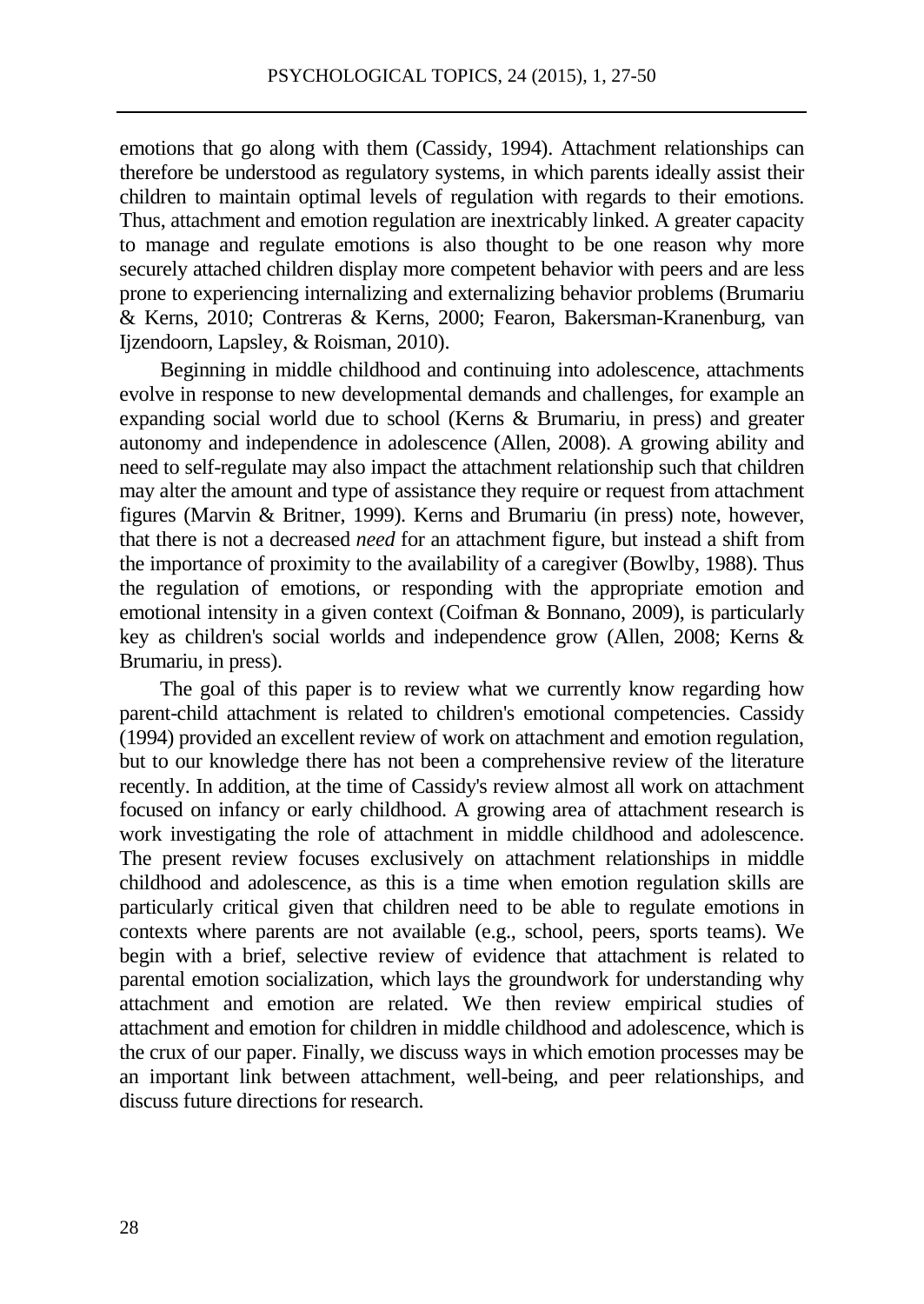## *Why are Attachment and Child Emotion Related?*

Attachment relationships are thought to form the context for emotion socialization, or the manner in which children learn about and begin to understand emotional experiences and coping (Cassidy, 1994; Contreras & Kerns, 2000). The ways in which caregivers and parents respond to children not only influences the type of attachment relationship they will have, but also how children will learn to regulate their emotions. For example, a child who has experienced rejection from a parent is likely to develop an insecure, avoidant attachment, and also to regulate their emotions in such a way as to minimize future rejection (e.g., emotion suppression; Cassidy, 1994). Children likely also learn how to communicate their emotions based on how their parents communicate and encourage them to do as well (Oppenheim & Waters, 1995). It follows then, that children with secure and insecure attachments will display different emotional competencies.

Research on attachment and parenting supports these tenets of attachment theory in showing that the ways parents discuss emotions and emotional situations are related to parent-child attachment (i.e. Laible & Thompson, 1998, 2000). For example, mothers of more securely attached children are more accepting and less psychologically controlling when discussing conflicts with their child (Kerns, Brumariu, & Seibert, 2011). In addition, secure parent-child dyads are more likely to discuss emotional topics openly and expressively (Dubois-Comtois, Cyr, & Moss, 2011) and to use strategies such as emotion coaching when discussing more difficult emotions such as anger (Chen, Lin, & Li, 2012). By contrast, insecure parent-child dyads are more likely to engage in emotion dismissing conversational strategies, experience higher levels of dysfunctional anger, and avoid solving emotional problems (Kobak, Cole, Ferenz-Gillies, & Fleming, 1993). The degree to which parents and children "match" each other emotionally (i.e., are in sync) during conversations depends on the attachment relationship, with secure dyads more likely to be emotionally in sync with one another than insecure dyads (Oppenheim, Koren-Karie, & Sagi-Schwartz, 2007).

Thus, research has demonstrated that attachment is related to parent responses to children's emotions and to children's display and regulation of emotion when they are interacting with their parents, which likely reflects the operation of the attachment system. Secure attachment is related not only to global measures of parenting (e.g., acceptance), but also to more specific emotion socialization practices. It is likely that these experiences are internalized such that children develop patterns of affect regulation that are manifested across other contexts, even in the absence of the parent.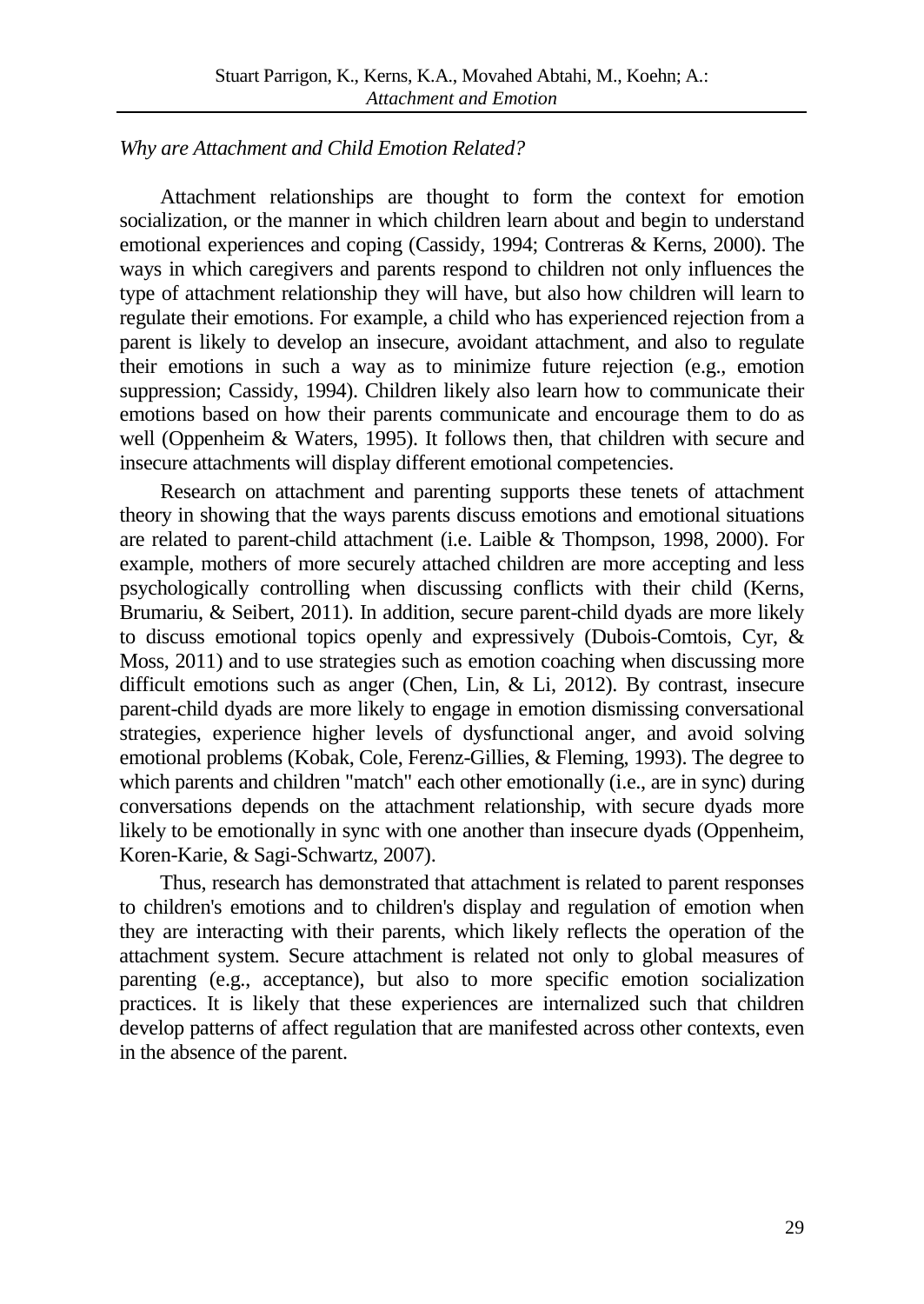#### *Literature Review: Attachment and Emotion*

The purpose of this review is to summarize what we know about the relations between attachment and emotion domains and competencies in middle childhood and adolescence. We conducted an extensive search using Psych Info, and initially identified 50 studies that we screened for inclusion in this review. Articles were included in the review if the children were between the ages of 6 and 18 years (although one study followed participants from the age of 14 to 21 years), and the study reported relations between attachment and emotion. Some articles assessed children at multiple ages (for example 4 years and 7 years), so to be as inclusive as possible we reported the results for the relevant age sample. We did exclude studies that included adopted, foster, or abused children as well as articles that reported a measure of attachment that combined parents and peers (the latter due to our interest in parent-child attachment).

We organize our discussion of the literature to capture distinct emotion domains that have been studied thus far: Emotion understanding, affective experiences, physiological indicators of arousal and emotion, and processes for the regulation of emotion (see Table 1 for a comprehensive overview of studies).

#### *Emotion Understanding*

Emotion understanding includes knowledge about emotion language and how to interpret verbal and nonverbal emotion communication as well as awareness of one's emotions. Attachment, emotion recognition, and knowledge of coping strategies were assessed by Colle and Del Guidice (2011) with 7 year-olds. Attachment was measured using the *Manchester Child Attachment Story Task*  (MCAST; Goldwyn, Stanley, Smith, & Green, 2000; Green, Stanley, Smith, & Goldwyn, 2000). The emotion recognition task assessed emotion discrimination and emotion labeling. Knowledge of emotion regulation strategies was assessed by asking children what another person (in a picture) was feeling and what that person could do to feel differently. Strategies were classified as either engagement or diversion (i.e., attempting to refocus attention or behavior away from the emotional event), and cognitive or behavioral. Insecurely attached children (anxious and avoidant attachments) were more likely to offer behavioral rather than cognitive strategies, although behavioral diversion strategies were equally likely to be reported by secure and disorganized children. Additionally, disorganized children were less able to discriminate between emotions, although no difference in labeling was found. Overall, the results indicate that securely attached children likely have more knowledge of constructive coping behaviors, and disorganized children are less likely to be able to discriminate between and label emotions.

Steele, Steele, and Croft (2008) studied children's ability to discern different emotion faces at 6 years of age. Children were seen in the *Strange Situation*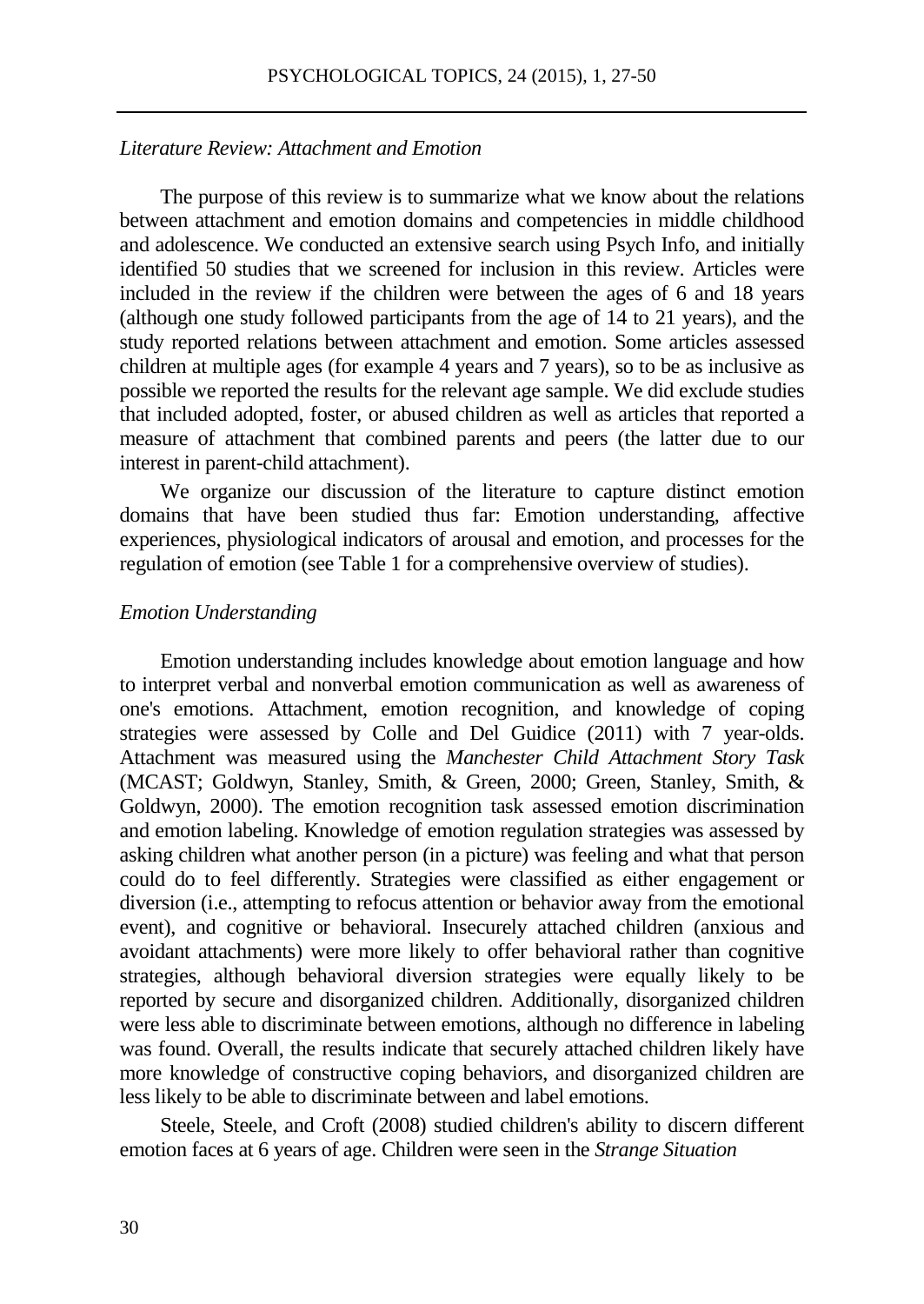| Authors                           | N of Study    | Sample Age (years) | Attachment Measure                              | Emotion Construct Assessed                             |
|-----------------------------------|---------------|--------------------|-------------------------------------------------|--------------------------------------------------------|
| Abraham & Kerns (2013)            | 106           | $8 - 12$           | Security Scale                                  | Positive/negative affect<br>Coping strategies          |
| (2008)<br>Bauminger & Kimhi-Kind  | 100           | 10-12.9            | Security Scale                                  | Coping strategies                                      |
| Becker-Stoll et al. (2001)        | 43            | $\overline{6}$     | AAI                                             | Facial emotion expressions                             |
|                                   |               |                    |                                                 | Checklist of ER                                        |
| Borelli et al. (2010)             | 57            | $8 - 12$           | <b>LKO</b>                                      | Fear potentiated startle<br>Cortisol                   |
|                                   |               |                    |                                                 | Positive/negative affect                               |
| Brenning & Braet (2013)           | 197           | 11-16              | ECR-R                                           | Coping ability (anger $\&$ sadness)                    |
| Brumariu et al. (2012)            | 87            | $10 - 12$          | <b>Story Stems</b>                              | Emotion recognition<br>Coping strategies               |
| Brumariu & Kerns (2013)           | 1,097         | $3^{\rm rd}$ grade | <b>Strange Situation</b><br>$(15 \& 36$ months) | Managing intense emotions                              |
| Colle & Del Giudice (2011         | 122           | $m=7.2$            | <b>MCAST</b>                                    | Coping strategies knowledge<br>Emotion recognition     |
| Contreras et al. (2000)           | $\infty$      | $5^{\rm th}$ grade | Security Scale<br>ASAT                          | Coping Strategies                                      |
| Diamond et al. (2011)             | 103           | $\overline{1}$     | AAS                                             | Positive/negative affect<br>Empathic sensitivity       |
| ົົ<br>Gaylord-Harden et al. (2009 | 393           | $10 - 16$          | <b>IPPA</b>                                     | Coping strategies                                      |
| Gilissen et al. (2008a)           | 170           | 7                  | ASCT                                            | Heart rate variability<br>Skin conductance             |
| Gilissen et al. (2008b)           | $\mathcal{S}$ | Γ                  | ASCT                                            | DNA implicated in stress<br>Skin conductance           |
| Harold et al. (2004)              | 181           | $11 - 12$          | Security Scale                                  | Regulating specific emotions (anger,<br>sadness, fear) |
| Kerns et al. (2007)               | 52            | -<br>11            | Security Scale                                  | Daily mood                                             |
|                                   |               |                    | Story Stems                                     | Coping strategies                                      |
|                                   |               |                    | Mother secure base                              |                                                        |

| I                      |
|------------------------|
| j<br>$\ddot{\dot{\ }}$ |
| ł                      |
| i<br>I                 |
|                        |
|                        |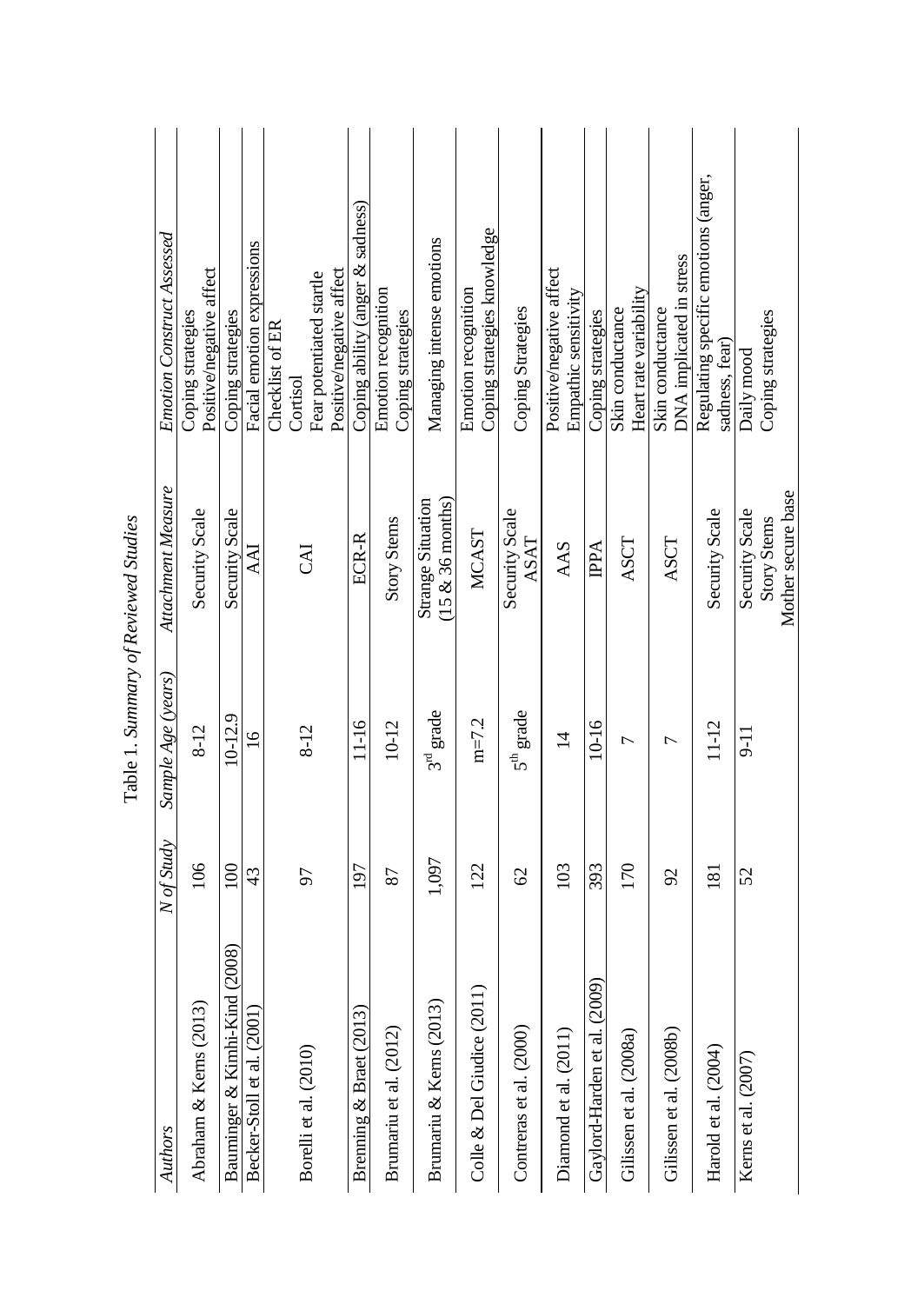| Authors                                                                    | N of Study    | Sample Age (years) | Attachment Measure       | <b>Emotion Construct Assessed</b>                                                                                                                                                                                                                                                 |
|----------------------------------------------------------------------------|---------------|--------------------|--------------------------|-----------------------------------------------------------------------------------------------------------------------------------------------------------------------------------------------------------------------------------------------------------------------------------|
| Kim & Page (2013)                                                          | 74            | $m=9.11$           | Security Scale           | Checklist of ER                                                                                                                                                                                                                                                                   |
| Kim et al. (2014)                                                          | 228           | $12 - 17$          | Security Scale           | Positive/negative emotions                                                                                                                                                                                                                                                        |
| Kobak et al. (2009)                                                        | 24            | 13, 15, 17         | <b>AAI</b>               | Anger/disgust/contempt                                                                                                                                                                                                                                                            |
| Kullik & Petermann (2013)                                                  | 248           | $12 - 17$          | <b>IPPA</b>              | Regulation of Emo. Q                                                                                                                                                                                                                                                              |
| Liu & Huang $(2012)$                                                       | 613           | $m=13.2$           | RRQ-A                    | Coping, negative emotion                                                                                                                                                                                                                                                          |
| Schwarz et al. (2012)                                                      | 180           | $m=10.61$          | Security Scale           | Coping strategies (anger)                                                                                                                                                                                                                                                         |
| (2005)<br>Seiffge-Krenke & Beyers                                          | 112           | 14, 15, 16, 17, 21 | <b>AAI</b>               | Coping strategies                                                                                                                                                                                                                                                                 |
| Spangler et al. (1999)                                                     | 35            | $\overline{16}$    | AAI                      | Emotion valence/arousal<br>Frowns and smiles                                                                                                                                                                                                                                      |
| (2014)<br>Spangler & Zimmermann                                            | 96            | 12 mos, 12         | <b>Strange Situation</b> | Facial emotion expression<br>Self-reported emotions<br>Adrenocortical stress                                                                                                                                                                                                      |
| Steele et al. (2008)                                                       | 112           | 12 mos, 6          | <b>Strange Situation</b> | Emotion recognition                                                                                                                                                                                                                                                               |
| Zimmermann (1999)                                                          | 43            | $\overline{16}$    | <b>AAI</b>               | composite related to social rejection<br>Adaptive emotion regulation<br>scenarios                                                                                                                                                                                                 |
| Zimmermann et al. (2001)                                                   | $\frac{1}{4}$ | 16-17              | <b>IKK</b>               | Facial emotion expression<br>Emotional self-perception                                                                                                                                                                                                                            |
| Attachment Interview; RRQ-A=Revised Relationship Questionnaire-Adolescent. |               |                    |                          | Note: ECR-R=Experiences in Close Relationships-Revised; MCAST=Manchester Child Attachment Story Task; ASAT=Automated Separation Anxiety<br>Task; AAS=Adolescent Attachment Scale; IPPA=Inventory of Parent and Peer Attachment; ASCT=Attachment Story Completion Task; FAI=Family |

Table 1. – *Continued*

Table 1. – Continued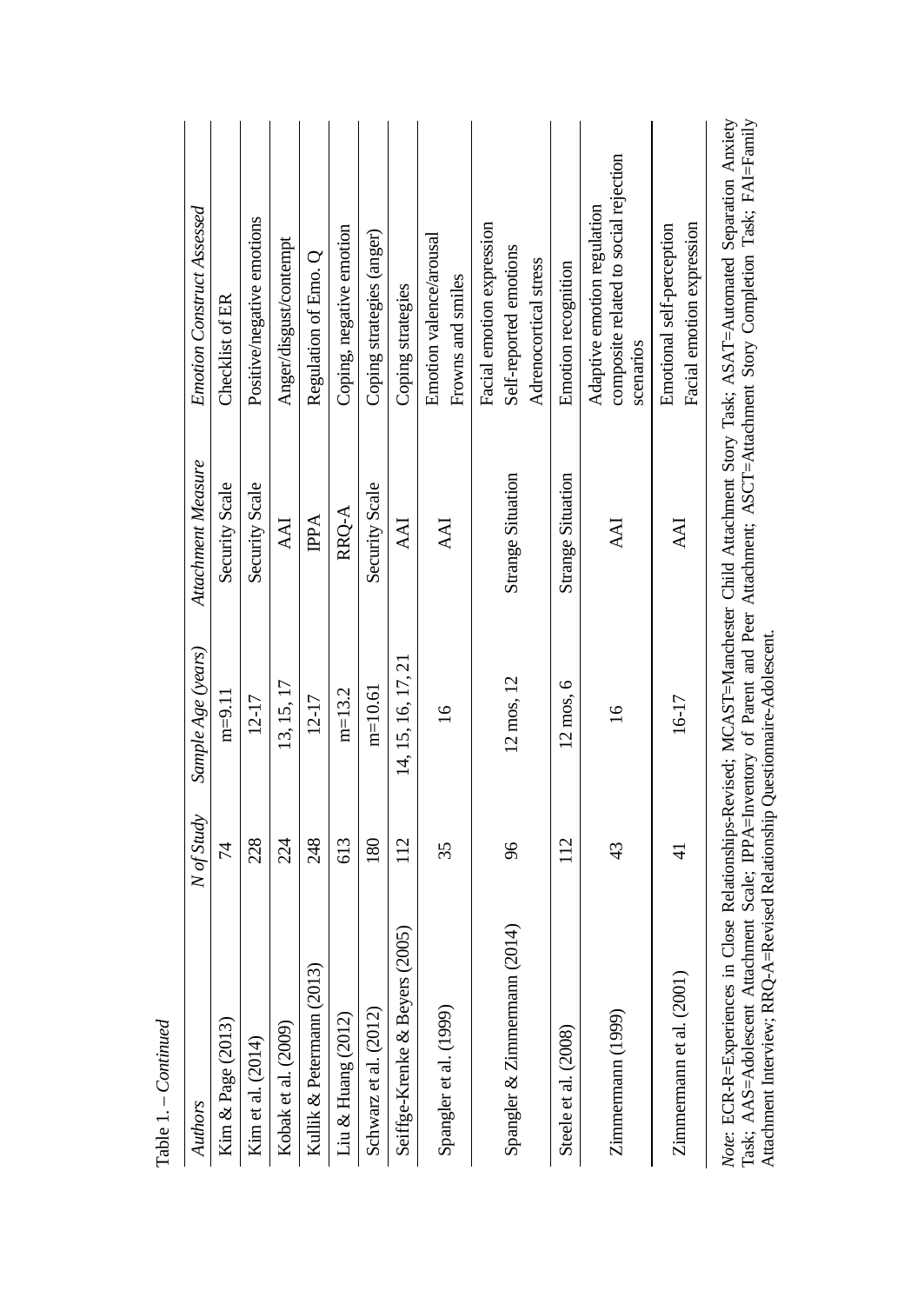procedure (Ainsworth, Blehar, Waters, & Wall, 1978) at 12 months. Emotion face line drawings were used to assess emotion discrimination of 6 discrete emotions (fear, anger, sadness, disgust, happiness, and surprise), 2 complex emotions (mischief and disappointment) and a neutral face at age six. Mother-child security was related to children's ability to accurately judge the facial emotions of anger, happiness and sadness at age six. Six year olds who were insecurely attached had more difficulty discerning faces, although disorganized children were not different from secure children in their ability to discern emotion faces.

In a study of 10-12 year old children, Brumariu, Kerns, and Seibert (2012) related attachment (assessed with a story stem interview; Kerns et al., 2011) to questionnaire measures of monitoring and awareness of emotions. They found that children who were more securely attached reported greater awareness and understanding of their emotional states.

The findings related to emotion understanding suggest that securely attached children have an advantage over insecurely attached children in their ability to recognize and label emotions, to discriminate among emotion faces, and in their knowledge of coping strategies. To date, few studies have examined attachment and emotion understanding, or shown clear differences in relation to specific insecure attachment patterns, and thus this is an important area for further research.

## *Affective Experiences: Emotions Experienced and Expressed*

The domain of affective experiences primarily refers to the valence of emotions. There were three main types of studies in this domain, including negative and positive daily mood, affective experiences and expressed affect with parents, and studies of emotion during a stressful task.

Four studies have examined how attachment is related to the everyday experience of emotion. In a sample of 9 to 11 year-olds, Kerns, Abraham, Schlegelmilch, and Morgan (2007) collected ratings of daily mood, and found that children who were more securely attached were more likely to report positive daily mood. Disorganized and ambivalently attached children had significantly more negative daily mood ratings than did children classified as secure or avoidant, who were not different from each other. Another study (Abraham & Kerns, 2013) examined attachment in girls ages 8-12 years and experiences of positive and negative emotions during a two week period. Attachment was measured using the Security Scale (Kerns, Aspelmeier, Gentzlet, & Contreras, 2001). More securely attached girls reported experiencing more positive and less negative emotion. Positive and negative emotions and their relationship to attachment was examined by Kim, Sharp, and Carbone (2014) in a sample of adolescents ages 12-17 with Borderline Personality Disorder. They assessed attachment using the *Security Scale* (Kerns et al., 2001), and found that attachment security was related to reports of higher positive affect but not negative affect. Kobak, Zajac, and Smith (2009)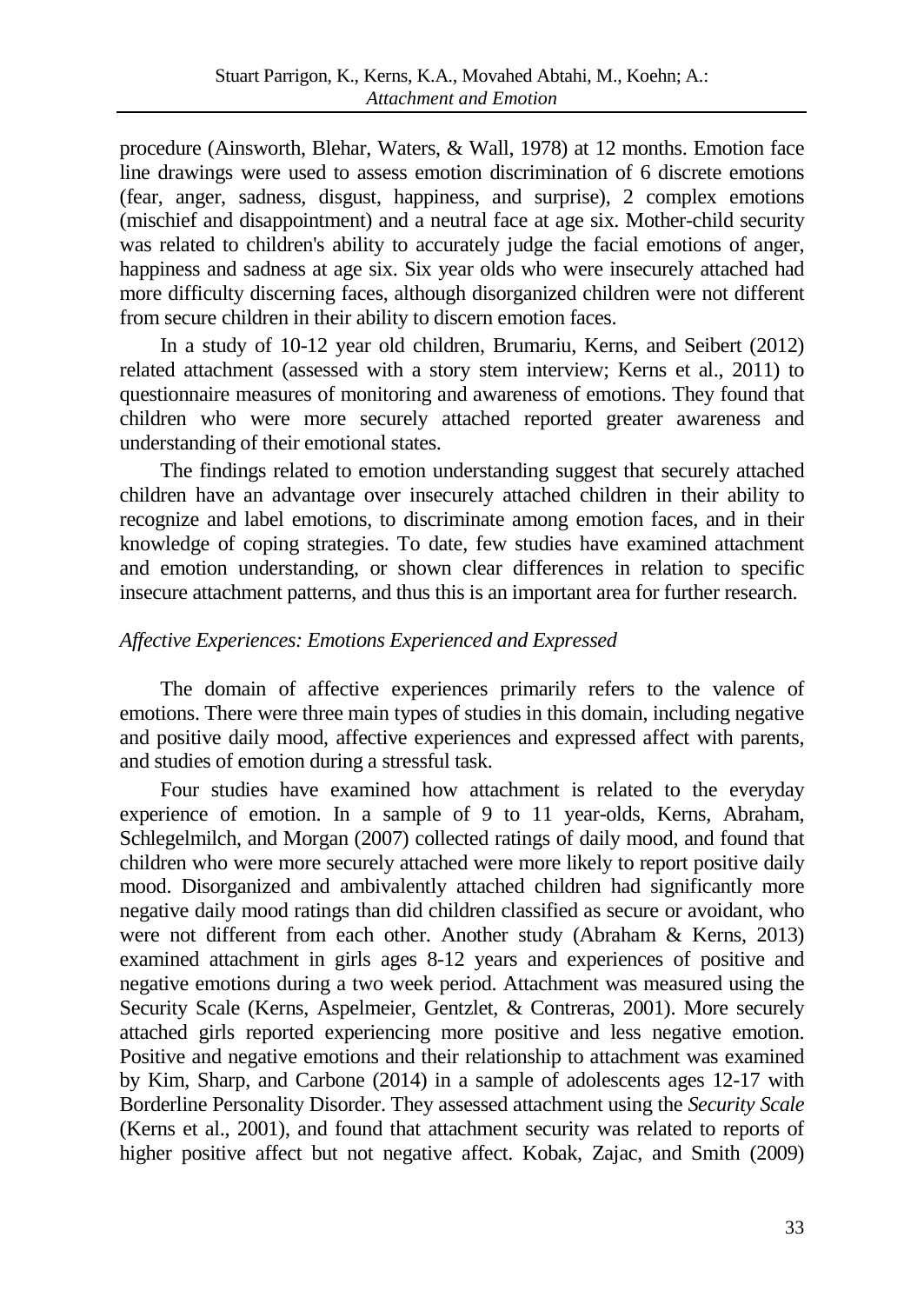assessed the relationship between attachment, using the AAI (George, Kaplan, & Main, 1996) and hostile emotions (a combination of disgust, anger and contempt). Adolescents were assessed at ages 13, 15, and 17 via interviews and questionnaires, and the sample was primarily from low socioeconomic, African American families. Preoccupied adolescents showed consistently higher levels of hostile emotions across all three time points.

Several studies focused on how attachment is related to adolescents' affective experiences when interacting with parents. In a sample of Taiwanese adolescents (Liu & Huang, 2012), attachment was measured with the *Revised Relationship Questionnaire-Adolescents* (RRQ-A; Lin, 2002), and negative affect was measured using six affect terms to describe emotional reactions to a mother-child conflict situation in the past. Negative affect ratings were related to preoccupied, dismissive and fearful attachment, but not to secure attachment. In another study, embarrassment and dysregulated affect (i.e. tearfulness or dramatic statements) were examined in relation to attachment security in a sample of girls (*M*=13.5 years) during a conversation with their mothers about reciprocal affection (Hershenberg et al., 2011). The conversations were coded for affect, and attachment was assessed with the *Family Attachment Interview* (Bartholomew, 1998; Bartholomew & Horowitz, 1991). Girls who were less securely attached were more likely to exhibit dysregulated emotions during the conversation as well as higher levels of embarrassment. Becker-Stoll, Delius, and Scheitenberger (2001) studied facial expressions in 16-year-old adolescents while they participated in a task which required mothers and adolescents to discuss topics of contention (i.e. dating, money). They used the AAI (George et al., 1996) to assess attachment and coded affect expressions. They found that adolescents who had higher attachment security were more likely to express joy and to smile more during conversations with their mothers, adolescents who were dismissive were more likely to express sadness, and preoccupied adolescents were more likely to express anger. Harold, Shelton, Goeke-Morey, and Cummings (2004) examined attachment and affective reactions in 11-12 year old children. They measured attachment with the *Security Scale* (Kerns et al., 2001). To assess emotion, children watched a conflict scene between adults, and then rated their feelings about the scene. More securely attached children reported they would feel more angry, sad and scared than did insecure children. Adolescents' (14 years old) positive and negative affect during a conflict discussion with their mothers were examined by Diamond, Fagundes, and Butterworth (2011). They assessed anxious and avoidant attachment, measured with the *Adolescent Attachment Scale* (Miller & Hoicowitz, 2004). Participants rated their own and their mothers' affect during a conflict discussion task with their parent. No results were found for anxiously attached adolescents. Avoidantly attached adolescents however, reported experiencing lower positive affect and higher negative affect during the task, and they also believed their mothers experienced less positive and more negative affect during the conflict discussion.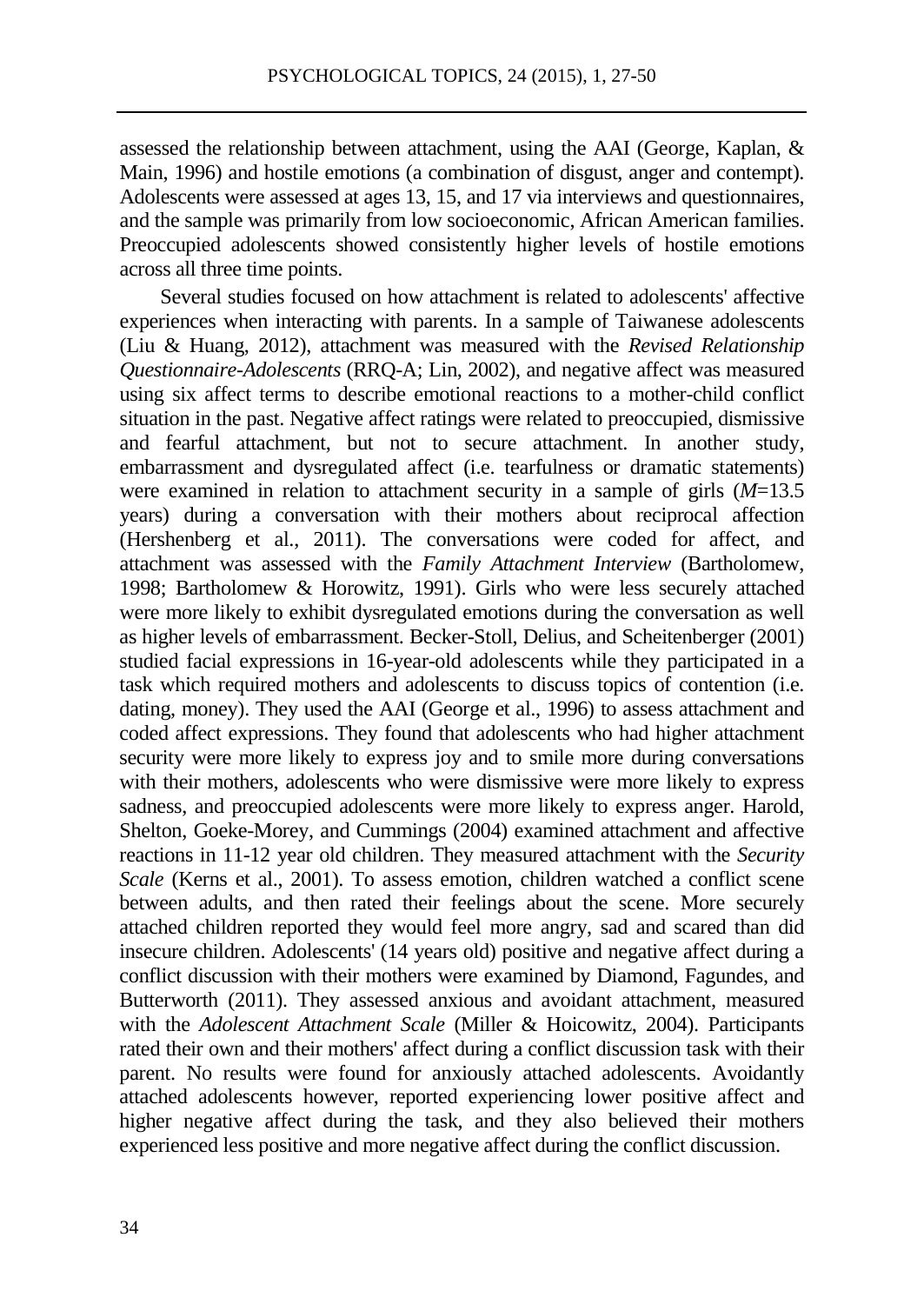A final set of studies examined the affective responses of securely and insecurely attached children when presented with a challenging task. Borelli et al. (2010) investigated positive and negative emotion in a fear-startle paradigm with children ages 8-12 years. The fear-startle paradigm consisted of having children watch pictures and listen to audio on a computer. The presence of a certain picture on the screen indicated they would receive a puff of air to the neck (aversive stimulus). The attachment measure was the *Child Attachment Interview* (CAI; Shmueli-Goetz, Target, Fonagy, & Datta, 2008), which was scored for narrative coherence. They found that narrative coherence from the attachment interview was related to greater overall positive emotion, but not to overall negative emotion, although more securely attached children did report a steeper decline in negative affect from pre to post fear-induced startle.

Spangler and Zimmermann (2014) studied fear and anger's relationship to attachment in a sample of 12-year-olds. Attachment was assessed when participants were 12 months old in the *Strange Situation* (Ainsworth et al., 1978). The children participated in two tasks, a computer game designed to crash part way through the game (anger elicitation) and a "talk show" paradigm, where the child's mother had to interview the child about personal topics in front of a supposed audience (fear elicitation). Facial and verbal expressions were coded, children reported on their own emotions, and mothers reported what they perceived their child's emotions to be. Children who had been secure in infancy were more likely than insecure children to report feeling angry following the anger elicitation task, but reported less fear in the fear elicitation task. Secure children and their mothers were more concordant in their ratings of the child's anger and fear than were insecure dyads.

Emotion states, facial emotional expression, and attachment were examined by Zimmermann, Maier, Winter, and Grossmann (2001) in another longitudinal study with attachment measured both by the *Strange Situation paradigm* (Ainsworth et al., 1978) at 12 or 18 months and the AAI (George et al., 1996) at ages 16-17 (The sample for Zimmerman et al. was the same sample as Becker-Stoll et al., 2001). Adolescents rated 13 emotion states (i.e. anger, confusion, calmness) on 7-point Likert scales at various points during their engagement in a stress-inducing task, and specific emotional expressions exhibited by participants were coded. Adolescents with high attachment security had higher coherence between facial emotional expression and self-perceived emotions for anger and sadness than did insecure adolescents. There were no differences between secure and insecure adolescents for joy or social smiles, although secure infant-mother attachment was related to adolescent coherency of joy. The lack of coherence for insecurely attached adolescents suggests they are less emotionally aware of both positive and negative emotions. The same sample was utilized at age 16 to explore subjective judgments of perceived emotional valence and arousal as well as frown vs. smile muscles during a series of film clips (Spangler & Zimmermann, 1999). The clips were either positive or negatively valenced and topics included separation,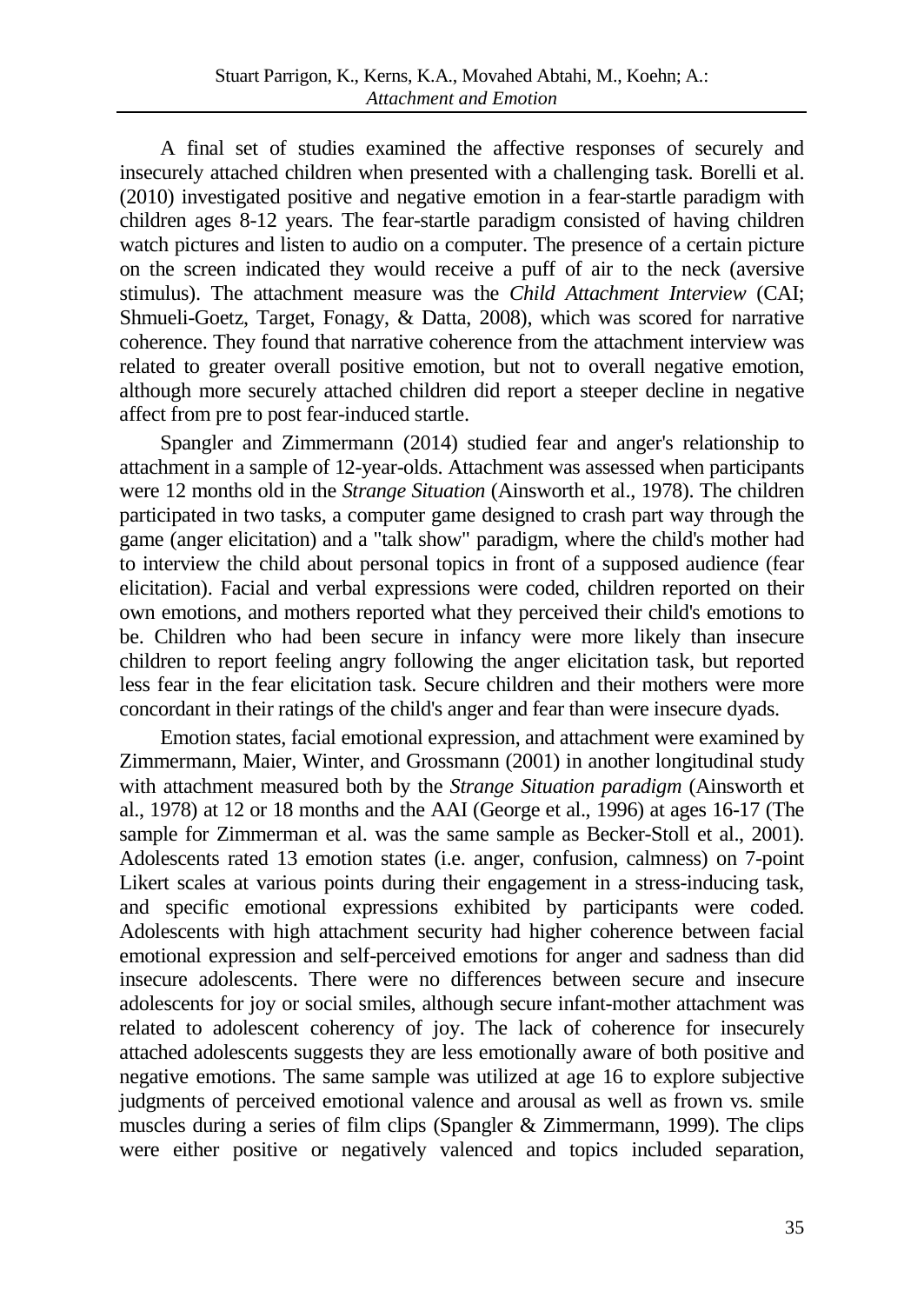reunion/proximity, quarrel, comfort and tenderness. Results of the study revealed that secure adolescents were more likely to facially mimic frowns or smiles consistent with the type of film clip being shown. Secure adolescents also had coherent facial and subjective reports of their emotional experiences during the clips. Dismissing adolescents were more likely to have positive subjective reports of emotion, regardless of the clip shown, a lack of frowning during negative clips and both dismissing and preoccupied adolescents demonstrated lower coherence between subjective reports and facial expressions.

The studies of affective experiences and expressed emotions revealed further differences between secure and insecurely attached children and adolescents. Securely attached children appear to experience higher positive and lower negative mood than do insecurely attached children, as reflected both in their reports of emotion and facial expressions of emotion. There may be a cyclical relation between mood and attachment, where the experience of more positive mood states and fewer negative mood states creates more positive parent-child interactions and greater security, and the closeness and comfort of a secure attachment relationship produces greater feelings of joy and happiness and less negative mood states. Securely attached children also showed more positive affect and/or less negative affect in response to a threat situation (the fear-startle paradigm) and during conflict conversations with their mothers. There is also evidence that in certain situations, securely attached children experience more negative emotion (e.g, anger), which may reflect that negative emotion is an adaptive response in certain situations. Finally, securely attached adolescents displayed higher coherence between facial emotional expression and self-perceived emotions, which is consistent with the evidence described earlier that securely attached children may be more aware and accepting of their own emotions.

## *Physiological Indicators of Emotion*

Physiological indicators of emotion are a means of shedding light on emotion processes which are often implicit or difficult to report on, particularly for children (Zisner & Beauchaine, in press). Some of these indicators include cortisol, vagal tone, heart rate variability and skin conductance.

Borelli et al. (2010) investigated cortisol differences between securely and insecurely attached children in their fear-startle paradigm. They hypothesized that insecurely attached children would have a higher startle reaction and a more difficult time calming, or regulating themselves, after the threat cue was introduced. Children were between the ages of 8 and 12 years and assessed twice, one week apart. Cortisol and fear-potentiated startle were both physiological indicators of emotion regulation used in this study. Cortisol findings were inconclusive, suggesting that the relationship between cortisol and attachment security may depend on the experimental task and the task's resulting stress. Fear-potentiated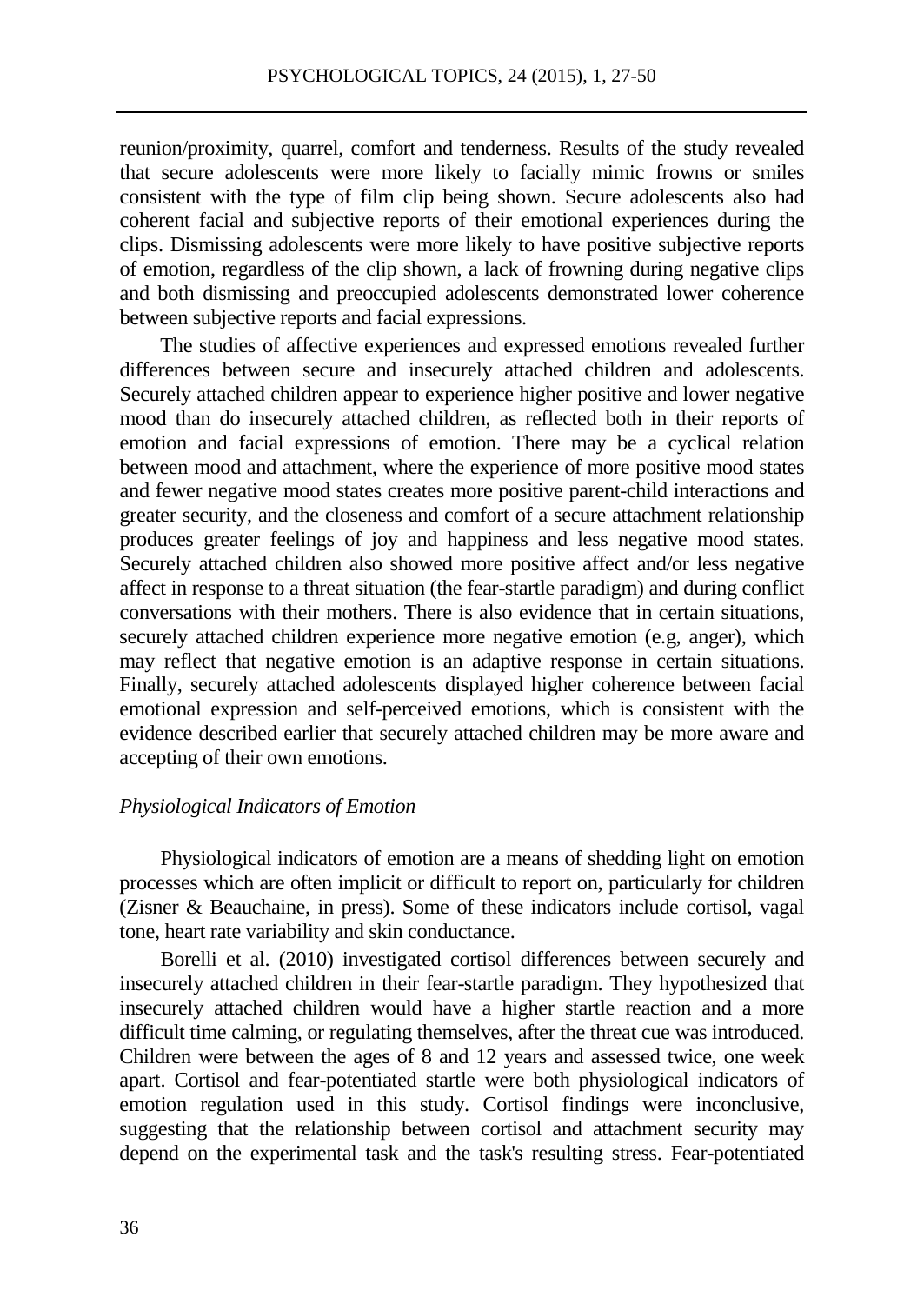startle was unrelated to attachment security, although analyzing the data from time 1 to time 2 suggested that more securely attached children, as measured by higher narrative coherence, had a faster decrease in startle magnitude at the one week follow-up visit.

Adrenocortical stress and its relationship to attachment disorganization were examined by Spangler & Zimmermann (2014) in a sample of 12-year-old children. Children were assessed using the Strange Situation procedure (Ainsworth et al., 1978) in infancy, and then participated in anger and fear eliciting tasks at age 12. Before the emotion elicitation situations, disorganized children did not differ from others in their cortisol values, although following the tasks, their cortisol levels remained at significantly higher levels, suggesting that they had a more difficult time lowering their stress levels following the tasks. The disorganized group also experienced the most intense adrenocortical response when experiencing high levels of fear during the tasks.

Skin conductance and heart rate variability (HRV) were physiological indicators used to explore the relationship between emotion regulation and attachment in 7-year-olds (Gilissen, Bakermans-Kranenburg, van IJzendoorn, & van der Veer, 2008a). Attachment was assessed using the *Attachment Story Completion Task* (ASCT; Verschueren & Marcoen, 1994; based on Bretherton, Ridgeway, & Cassidy, 1990; Cassidy, 1988), and physiological measures were taken as children watched a fear-inducing film clip. The interaction between attachment and temperamental fearfulness predicted skin conductance reflected that more temperamentally fearful children reacted to fearful stimuli based on their attachment to a much greater degree than did non-fearful children. Specifically, children who were temperamentally fearful and securely attached had the lowest levels of skin conductance, while children who were temperamentally fearful and insecurely attached had the highest skin conductance levels. These findings suggested that attachment security acted as a buffer against poor regulatory abilities.

A second study examined attachment security and DNA genotyping as predictors of children's electrodermal activity (SCL) during a modified version of the *Trier Social Stress Task* (Gilissen, Bakermans-Kranenburg, van IJzendoorn, & Linting, 2008b). Attachment was assessed in this sample of 7 year-olds using the *Attachment Story Completion Task* (Verschueren & Marcoen, 1994; based on Bretherton et al., 1990; Cassidy, 1988) and DNA was collected using oral swabs and primer sequences were created; specifically, the authors were interested in the 5-HTT allele, either short or long, which they noted has been implicated in connection with depression and stress). Children with more secure attachment representations were less reactive to stress during the *Trier Stress Task*. In addition, children who had 2 long 5-HTT alleles and a secure attachment representation had the lowest levels of SCL activity during the stress task.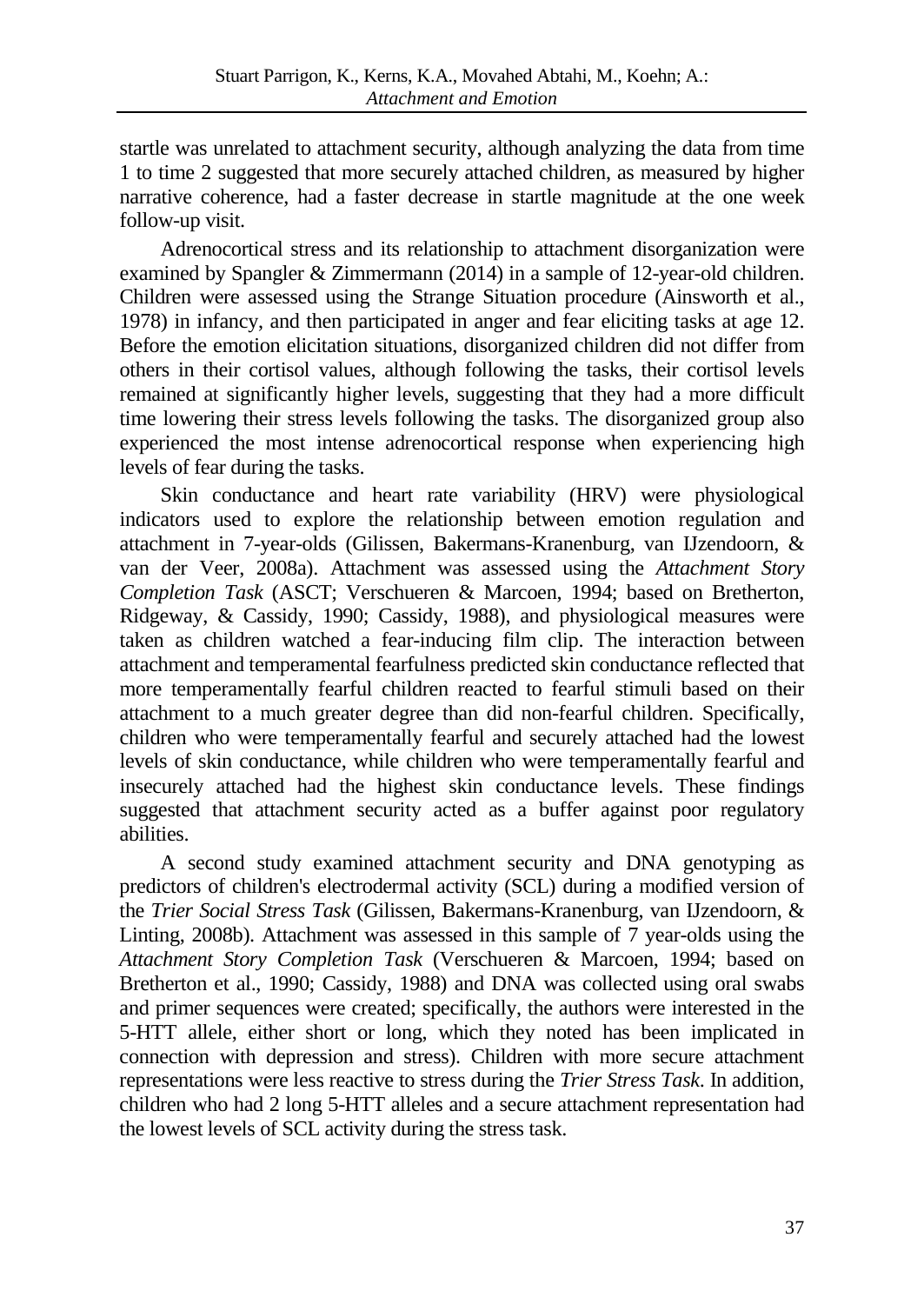Physiological data adds important knowledge to our understanding of emotion regulation and attachment. The findings thus far are that secure attachment acts as a protective factor against fear and physiological dysregulation in stressful contexts. This finding is more critical because attachment was found to be particularly important for children who naturally are inclined to be more fearful. Genetics may also play a role, in conjunction with secure attachment, as a buffering factor against stress. Disorganized children likely have a difficult time regulating levels of stress and fear. Additional research on attachment and physiological indicators of emotion is needed given the dearth of studies and some inconclusive findings (e.g., cortisol). It is also likely that physiological measures are simultaneously influenced by factors other than experienced emotion, which may additionally complicate findings.

#### *Processes for the Regulation of Emotion*

The final emotion competency domain in this review includes a broad set of processes involved in modulating the experience and expression of emotion. Four studies examined whether attachment is related to global measures of emotion regulation, using instruments that include broad questions regarding emotionality, ability to cope with emotions, and emotion personality. Kim and Page (2013) assessed parent-child attachment and emotion regulation in a sample of elementary school truancy children (*M*=9.7 years). They assessed attachment using the *Security Scale* (Kerns et al., 2001), and did not find a significant relationship between attachment and emotion regulation. In a sample of 12-17 year-olds, Kullik and Petermann (2013) measured attachment with the *Inventory of Parent and Peer Attachment* (IPPA; Armsden & Greenberg, 1997; Nada Raja, McGee, & Stanton, 1992), and found that securely attached children were more likely to use functional coping strategies such as planning or seeking support from someone rather than dysfunctional ones such as punishing one's self or shouting and arguing. Zimmermann (1999) also examined a global measure of emotion regulation in a sample of 16-year-old adolescents. Attachment was assessed using the AAI (George et al., 1996). Adolescents were presented with hypothetical peer rejection situations and asked how they would feel during and react to that situation, and the adolescents who evidenced more adaptive emotion regulation skills (i.e. adaptive feelings and responses to peer rejection) were also more securely attached adolescents. The management of intense emotions has also been studied in relation to attachment (Brumariu & Kerns, 2013). Children's attachments were assessed at 12 and 36 months, and mothers reported how children managed intense emotions when children were in third grade. Children who had a history of secure attachment were rated by their parents as more capable of managing intense emotions. Fathers, but not mothers, rated disorganized children as having a poorer ability to manage intense emotions.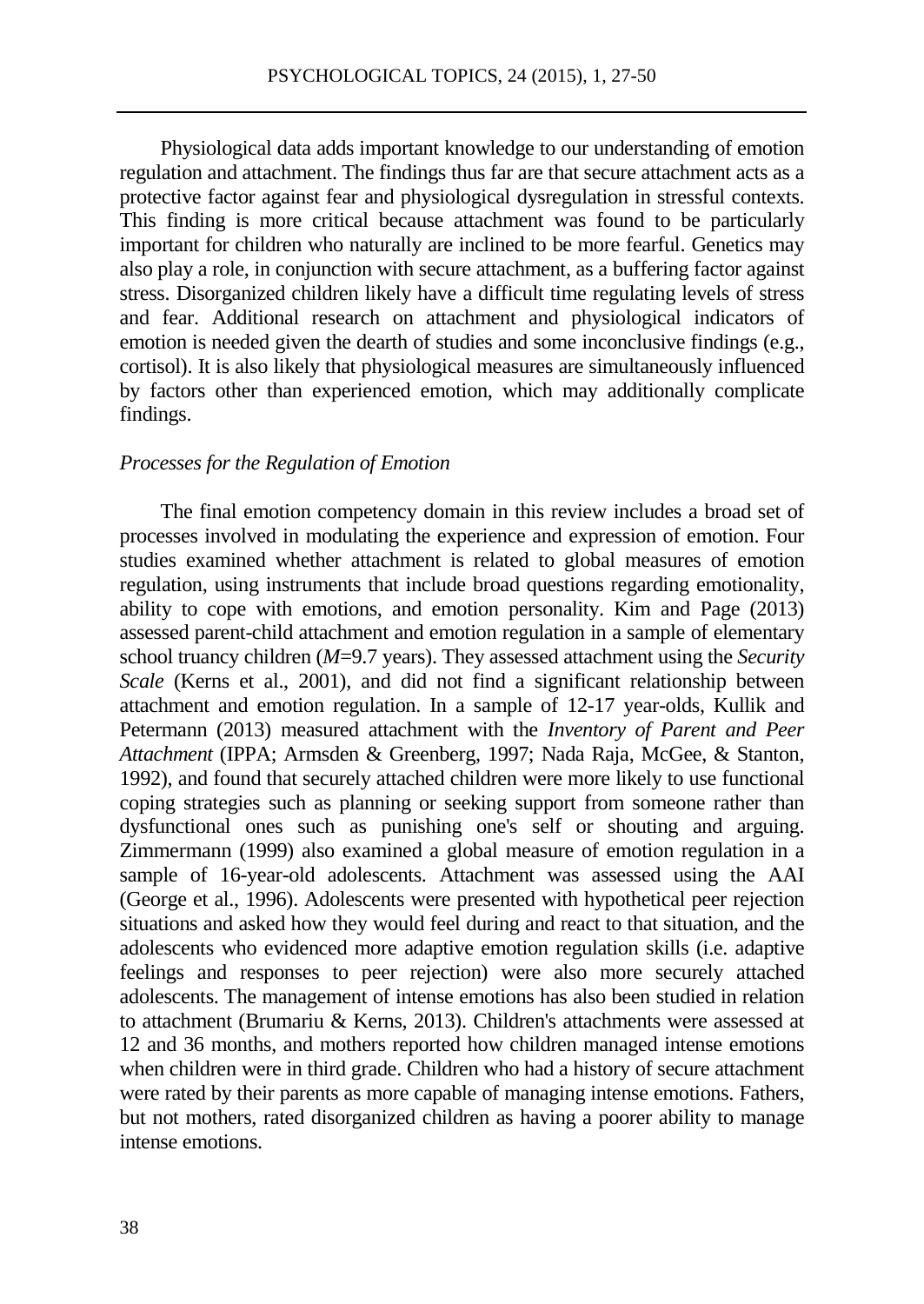Several studies examined children's coping styles. In a sample of  $5<sup>th</sup>$  graders, Contreras, Kerns, Weimar, Gentzler, and Tomich (2000) used the *Security Scale* (Kerns et al., 2001) and the *Automated Separation Anxiety Test* (ASAT; Kerns et al., 2000) to assess attachment. The ASAT was designed to measure implicit beliefs about attachment, while the *Security Scale* is an explicit self-report questionnaire; scores from the two measures were combined to create an index of attachment security. Mothers' reports of coping were scored for constructive coping (defined as high scores on support seeking and problem solving and low scores on avoidant or aggressive coping strategies), and secure children were found to use constructive coping strategies. In a second study, Kerns et al. (2007) investigated attachment security and coping strategies in a sample of 9-11 year old children. Attachment was assessed using the *Security Scale* (Kerns et al., 2001), and the *Attachment Doll Story Completion Task* (Granot & Mayseless, 2001). Although specific attachment classifications were not related to coping strategies, the continuous measures of attachment security were related to coping, in that children who were more secure used more constructive coping strategies. In another study, Bauminger and Kimhi-Kind (2008) assessed attachment using the *Security Scale* (Kerns et al., 2001) and assessed coping strategies with a composite measure including cognitive, emotional and behavioral regulation skills. They examined these associations for children with and without learning disabilities between the ages of 10-12.9 years, and found for both groups that children who were more securely attached had better coping skills.

Several other studies examined whether attachment is related to the use of specific coping strategies (e.g., seeking support, problem-solving). In a sample of girls ages 8-12 years, Abraham and Kerns (2013) assessed attachment with the *Security Scale* (Kerns et al., 2001), and found that more securely attached girls were more likely to use problem-solving coping (although this finding was only marginally significant) and social-support coping. Brumariu et al. (2012) used the same coping measure to examine attachment and coping in a sample of 10-12 year old children. They assessed attachment with *Story Stem Interviews* (Kerns et al., 2011), and rating the degree to which stories reflected the secure, avoidant, ambivalent, and disorganized attachment patterns. They did not find a relationship between coping strategies and ratings of security, ambivalence, or avoidance. They did find, however, that children who were rated as more disorganized used fewer active coping strategies, engaged in less problem-solving, and reported catastrophizing more (e.g., viewing the situation as dire when things go wrong). Finding that secure attachment was not related to coping was surprising, as it has been demonstrated previously (the authors suggest this may be due to a difference in assessing attachment; e.g., questionnaire vs. story stem).

Gaylord-Harden, Taylor, Campbell, Kesselring, and Grant (2009) examined attachment and coping in a sample of low-income urban youth, ages 10-16 years, expecting that the combination of low-income and urban setting would lead to the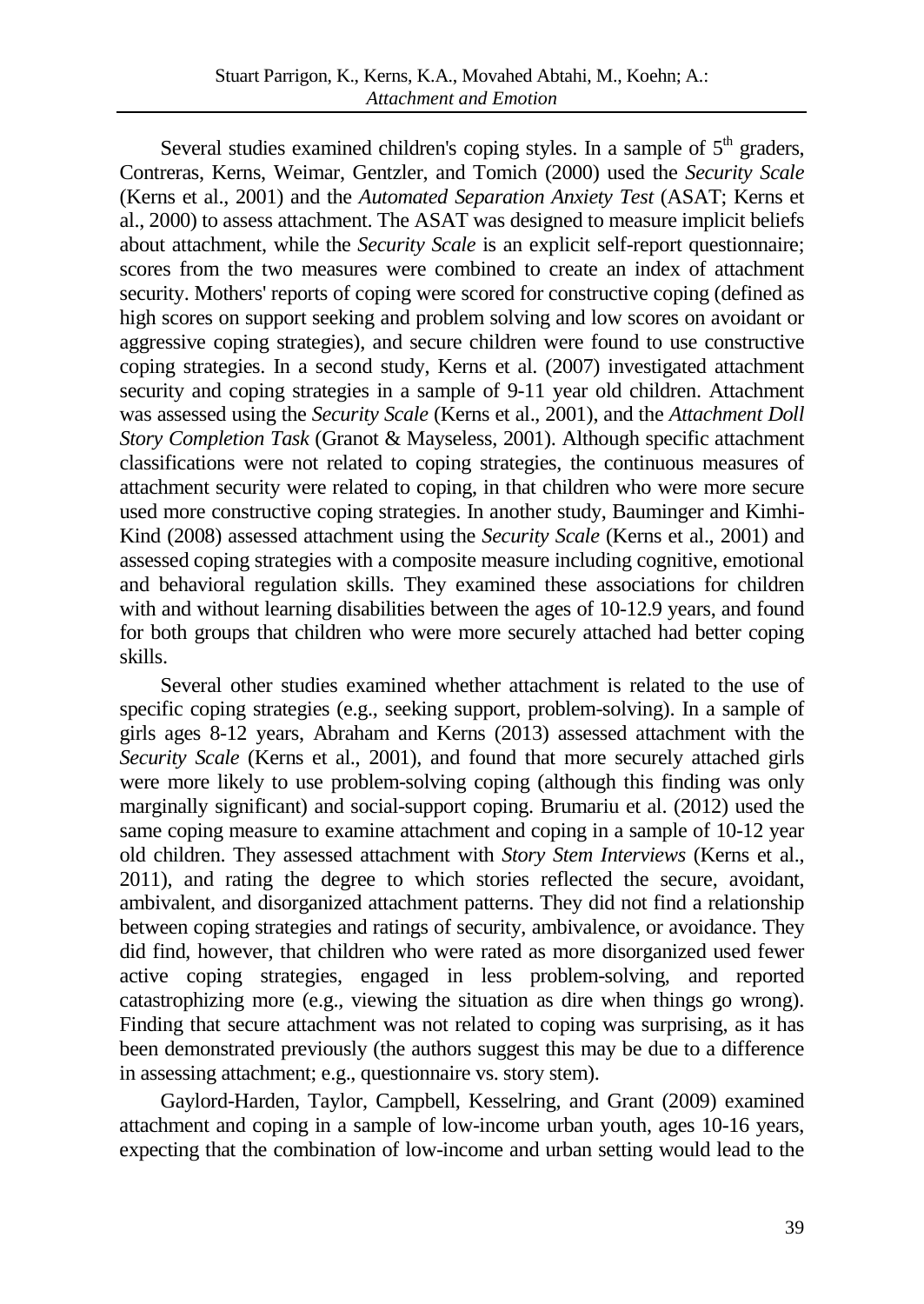experience of more stressful life events than average. Attachment was measured with the IPPA (Armsden & Greenberg, 1997; Nada Raja et al., 1992) and several coping strategies were assessed: active coping, support-seeking coping, avoidant coping, and distraction coping. Data were collected at two time points, one year apart. Path analyses showed that higher attachment security was related to greater use of all four types of coping strategies. While previous research has demonstrated a link between attachment security and coping strategies, such as active coping and support-seeking, the links between attachment security and avoidant and distraction coping are inconsistent with previous literature. The authors noted that, in their specific sample, avoidant and distraction coping are coping strategies that are likely to be quite adaptive for their environment.

In a sample of Taiwanese adolescents (*M*=13.2 years), Liu and Huang (2012) examined attachment (*Revised Relationship Questionnaire-Adolescents*, RRQ-A; Lin, 2002) in relation to four coping styles: rational problem solving, resigned distancing, support seeking and ventilation, and passive wishful thinking. They also assessed adolescents' perceptions of threat during conflicts with their mothers. They found that adolescents with fearful or preoccupied attachment were more likely to view conflictual conversations with their mothers as threatening. Adolescents who were classified as secure, dismissive, or preoccupied were more likely to use approach coping strategies, whereas fearful adolescents were less likely use this strategy. In addition, secure and dismissing adolescents engaged in more distancing coping. Although these results are somewhat inconsistent with previous research, particularly for securely attached adolescents, it is critical to consider cultural differences, as in the Gaylord-Harden et al. (2009) study. For example, Liu and Huang (2012) note that securely attached Taiwanese adolescents may use avoidance as a coping strategy to maintain traditions of respect.

Several studies also examined the link between attachment and coping strategies related to specific emotions, such as anger, sadness and fear. Coping strategies specifically related to anger and attachment to mothers were studied by Schwarz, Stutz, and Ledermann (2012) in children (*M*=10.6 years). They assessed attachment using the *Security Scale*, and anger coping using the FEEL-KJ (Grob & Smolenski, 2005). They found that higher attachment security was related to a more constructive ability to cope with anger. Brenning and Braet (2013) examined coping with anger and sadness in a sample of adolescents (11-16 years), and like Brumariu et al. (2012), they examined coping in relation to insecure attachment patterns. They assessed anxious and avoidant attachment using the *Experiences in Close Relationships-Scale Revised* (ECR-R; Fraley, Waller, & Brennan, 2000), and measured coping as dysregulation and suppression of sadness and anger. Anxious and avoidant attachment were positively related to anger dysregulation, but not anger suppression. Anxious attachment was related to sadness dysregulation, whereas avoidant attachment was related to suppression of sadness.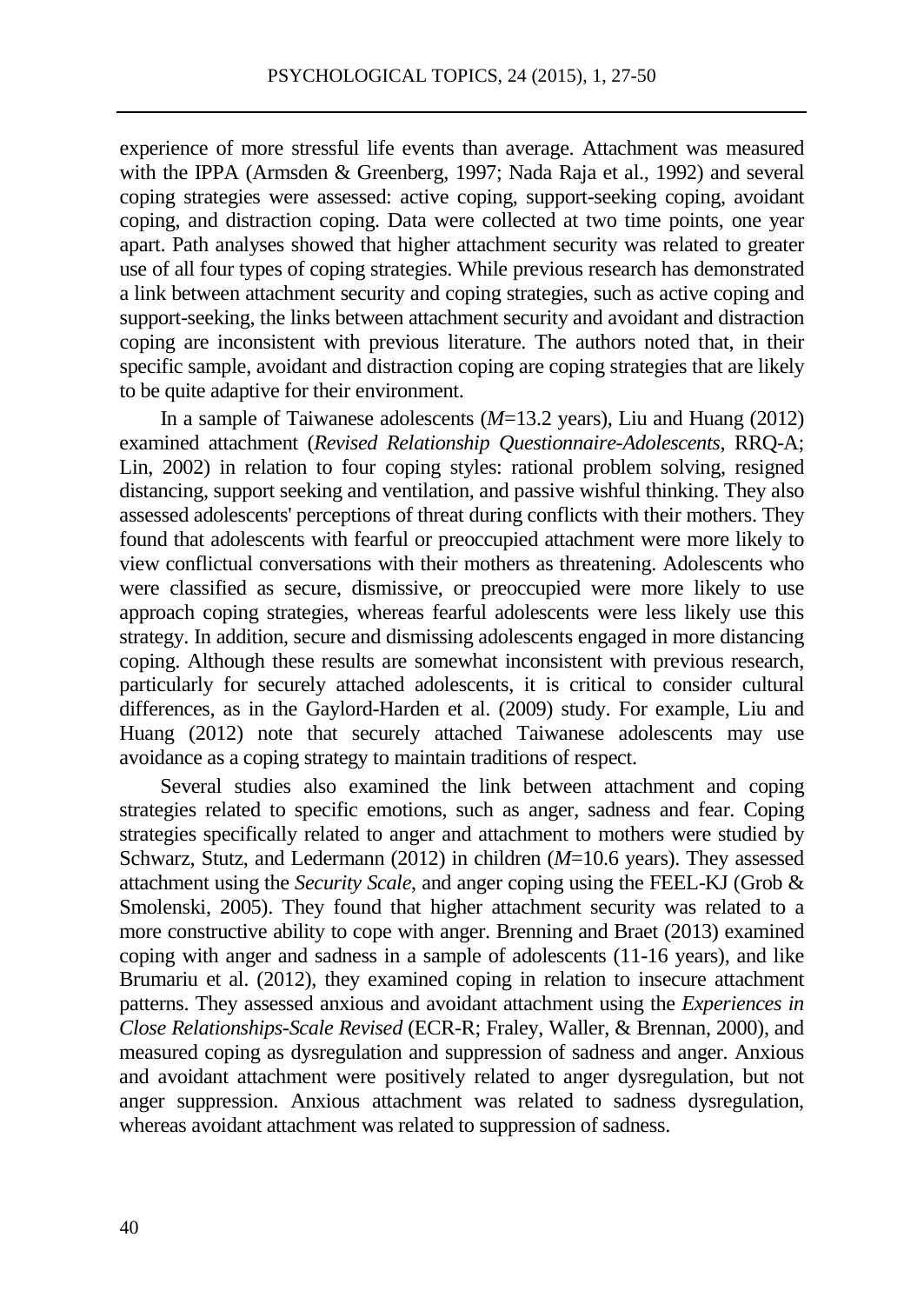The studies described so far examined concurrent associations between attachment and emotion regulation processes. One of the next steps is to understand the development and change of coping processes. Seiffge-Krenke and Beyers (2005) explored coping trajectories from adolescence (14 years) to early adulthood (21 years), for three coping factors: active coping, internal coping, and withdrawal. The AAI (George et al., 1996) was used to evaluate attachment, although this was only assessed when participants were 21, and coping was assessed when participants were 14, 15, 16, and 17-years-old. Securely attached individuals had higher levels of active coping and more growth in the use of active coping strategies over time. Both secure and dismissing participants evidenced increases in internal coping over time, although preoccupied participants did not. Insecurely attached children also were more likely to use withdrawal as a coping strategy and evidenced higher, more stable levels of withdrawal over time.

In summary, results from studies of attachment and processes for the regulation of emotion lead to several conclusions. First, more securely attached children and adolescents are better equipped to use constructive and functional coping strategies, such as problem-solving and social support seeking. They also seem better able to cope with specific negative emotions, such as sadness, anger and fear, especially when these emotions are more intense. When attachment and coping are both assessed with child questionnaires, as was done in some studies, it is possible that social desirability or other reporting biases may inflate associations. In some diverse samples, securely attached children and adolescents engage in a variety of coping strategies, including strategies such as avoidance that are viewed as less constructive in low stress environments. Most studies examined security rather than specific insecure attachment patterns, although there was some evidence of higher levels of catastrophizing and more difficulty managing intense emotions in disorganized children, greater use of avoidant coping strategies and dysregulation of sadness in anxiously attached children, and more suppression of sadness in avoidantly attached children.

## *Pathways Linking Attachment and Emotion to Other Domains*

Parent-child attachment is related not only to emotion processes, but to other domains of social functioning (e.g., peer relationships). A few studies have looked at emotion processes as mechanisms through which attachment influences other developmental domains. In this section, we briefly review studies examining emotion processes as potential mediators that can explain associations between attachment and either well-being or peer relationships.

## *Well-Being*

In one study, Brumariu et al. (2012) looked at whether emotion regulation processes explain the relationship between mother-child attachment and anxiety in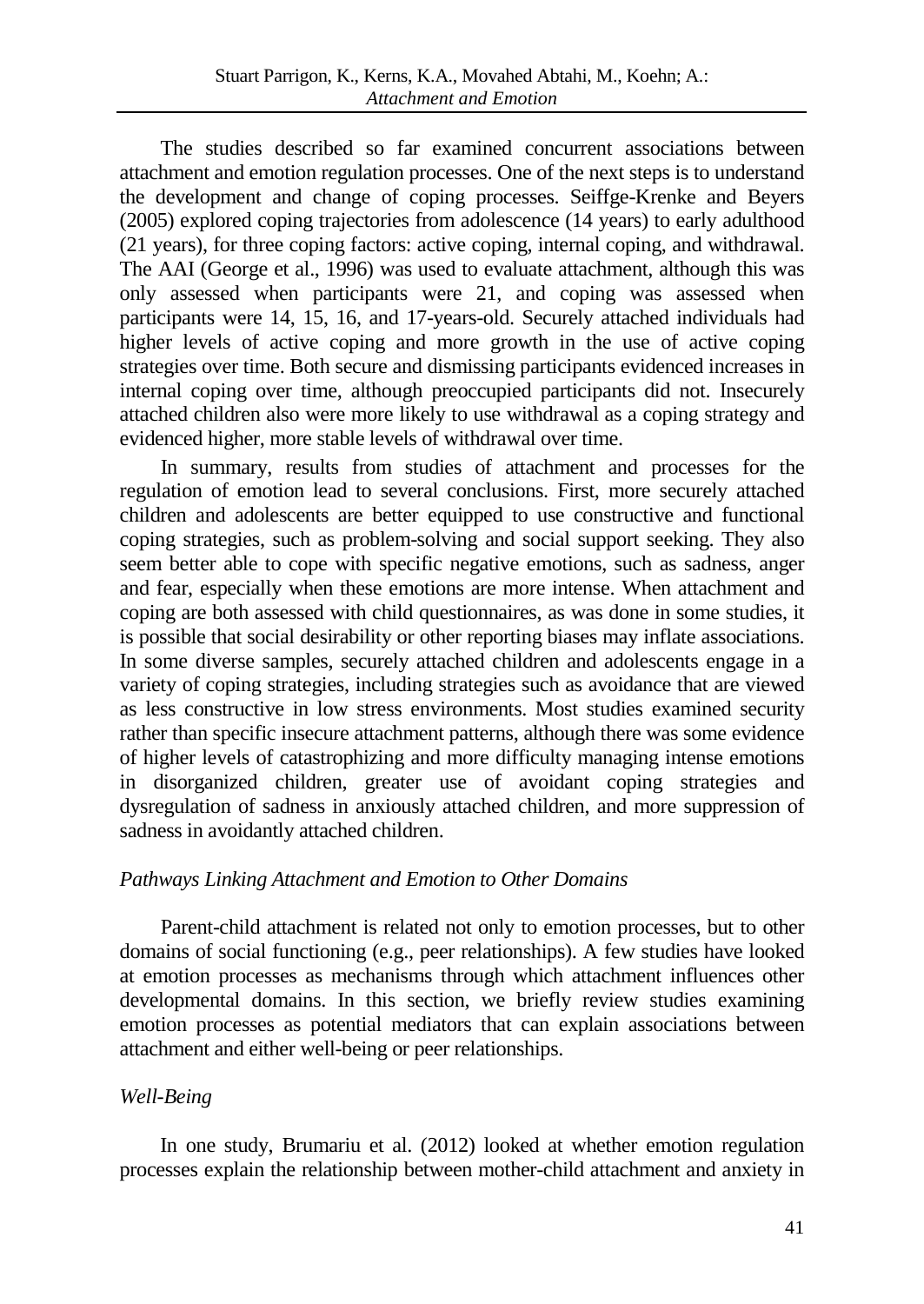middle childhood. Emotional awareness mediated the relation between motherchild attachment security and children's anxiety symptoms, and catastrophizing mediated the relation between disorganization and children's anxiety symptoms. Brumariu and Kerns (2013) found that that the ability to manage intense emotions explained why children securely attached in the first 3 years experienced less anxiety in preadolescence. Kim et al. (2014) tested if positive and negative emotion regulation strategies mediated the relation between parental attachment security and borderline personality disorder (BPD) features. They found that decreased use of positive emotion regulation strategies mediated the link between attachment insecurity and BPD features.

Other studies focused on the mediating role of emotion processes in explaining the relation between attachment and depressive symptoms. Kullik and Petermann (2013) found different effects for boys and girls. For girls, internal dysfunctional (e.g., rejection of emotions) emotion regulation strategies mediated between attachment to parents and depressive symptoms. For boys, internal dysfunctional and external dysfunctional emotion regulation partially mediated the relation of attachment to parents and depressive symptoms. Gaylord-Harden et al. (2009) examined multiple coping strategies (active coping, support seeking coping, avoidant coping, distraction coping), and only active coping mediated the relation between attachment and depressive symptoms. Finally, a study by Brenning and Braet (2013) tested the mediational role of sadness dysregulation strategies in associations between attachment anxiety and avoidant attachment and internalizing (depressive) symptoms. They found that sadness dysregulation mediated the relation between attachment anxiety and depressive symptoms, but not the relation between avoidant attachment and depressive symptoms.

The studies looking at emotion regulation as mediators between attachment and well-being suggest that attachment insecurity is a risk factor for symptoms of anxiety, depression, and boderline personality in middle childhood in part because children who are insecurely attached are more prone to regulate emotion in ways that are less adaptive. Difficulties in regulating emotional experiences may increase the likelihood of expressing the state of arousal in a variety of maladaptive ways (Penza-Clyve & Zeman, 2002).

#### *Peer Relationships*

Three studies examined emotion processes as mediators between attachment and peer relationships. Abraham and Kerns (2013) explored whether the relationship between mother-child attachment and successful peer relationships is mediated by the child's experience of positive and negative emotion and/or coping strategies (including social support coping and problem solving coping). Positive mood, social support seeking, and problem solving coping partially mediated the associations between children's perceptions of security and peer competence.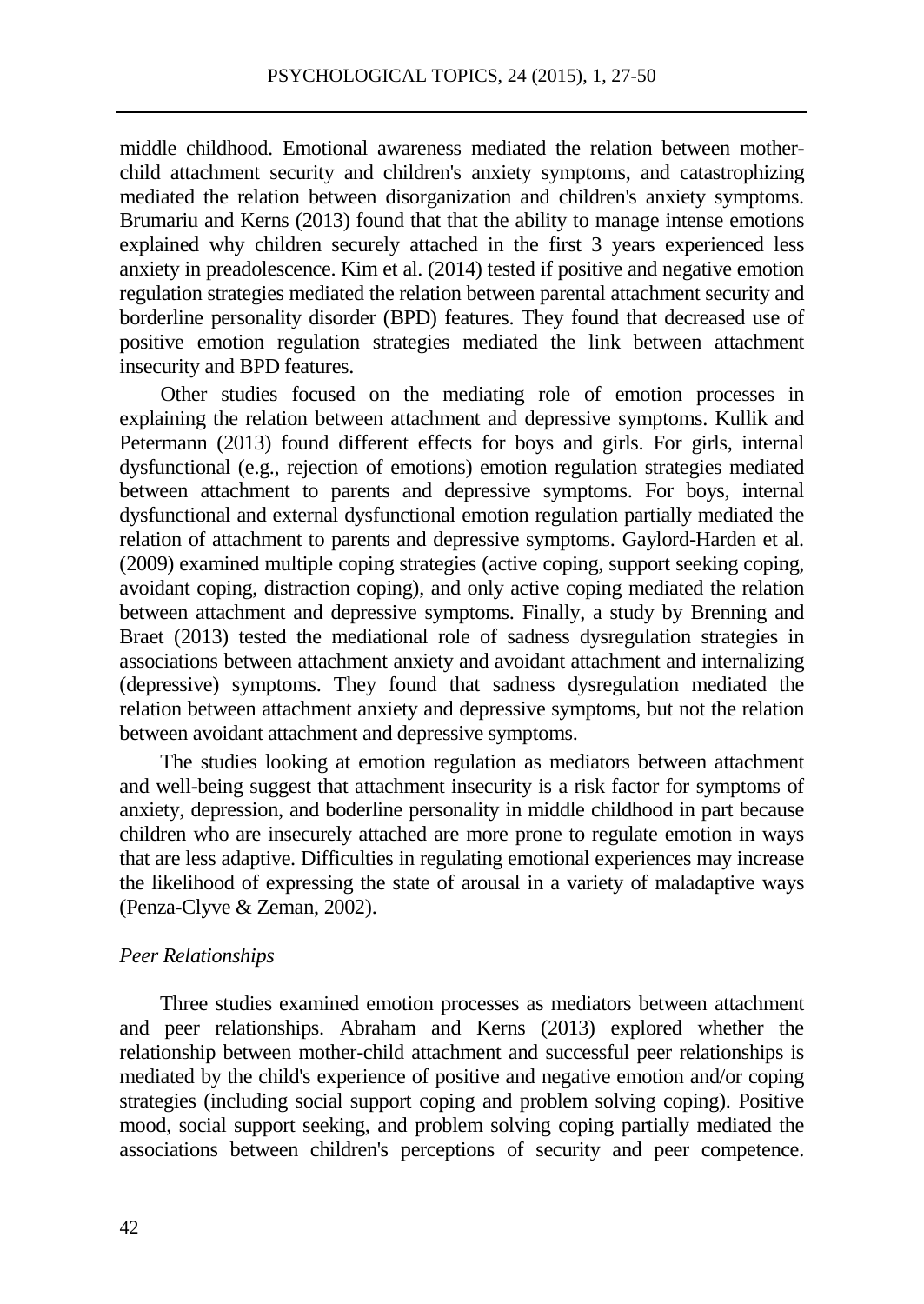Contreras et al. (2000) found that constructive coping (support seeking and problem solving) partially mediates between mother-child attachment and peer competence. Schwartz et al. (2012) assessed the mediating role of attachment security and emotion regulation in accounting for the link between perceived parental conflict and adolescents' friendship. Attachment was linked positively to emotion regulation, which in turn was positively related with friendship quality, suggesting evidence of mediation.

These studies indicate that securely attached children are more competent in their peer relationships in part because they have learned in their emotional experiences with parents, how to effectively regulate their emotions. The findings are consistent with Thompson's (1990) conclusion that it is mainly through the parent-child relationship that children learn which of the several emotional responses will be effective in attaining immediate goals and conforming to social demands.

## *Conclusions*

The existing literature provides evidence that attachment is related to all four domains of emotion: Emotion understanding, affective experiences, physiological indicators of emotion, and emotion regulation processes. There is substantial research on emotion regulation, although most studies assessed emotion regulation only through questionnaires completed by the child or the child's parent. There are also several studies looking at attachment and the experience and expression of affect. The studies show that securely attached children both experience and express more positive emotion and less negative emotion. Interestingly, few studies have captured variability or change in emotion as they occur in real time, in response to events (see Borelli et al., 2010, for an exception). And few studies have considered how attachment is related to children's knowledge about emotion, or to physiological processes that may reflect emotion. Despite the lack of research in these areas however, the current research suggests that securely attached children have significant advantages in each emotion domain over children who are insecurely attached. As a next step, it will be important to formally examine effects sizes (e.g, with meta-analysis) to determine how strongly attachment is related to each emotion domain, and whether the strength of the association depends on how attachment and emotion are measured.

Our review also identified several areas for future research. It is important to move towards a more streamlined approach in attachment research (e.g., similar or same measures for constructs) to improve the likelihood that the construct being measured across studies is the same (Allen, 2008). Consistency in the use of emotion measures would also be beneficial. More longitudinal and bidirectional research is needed to better understand how attachment and emotion may be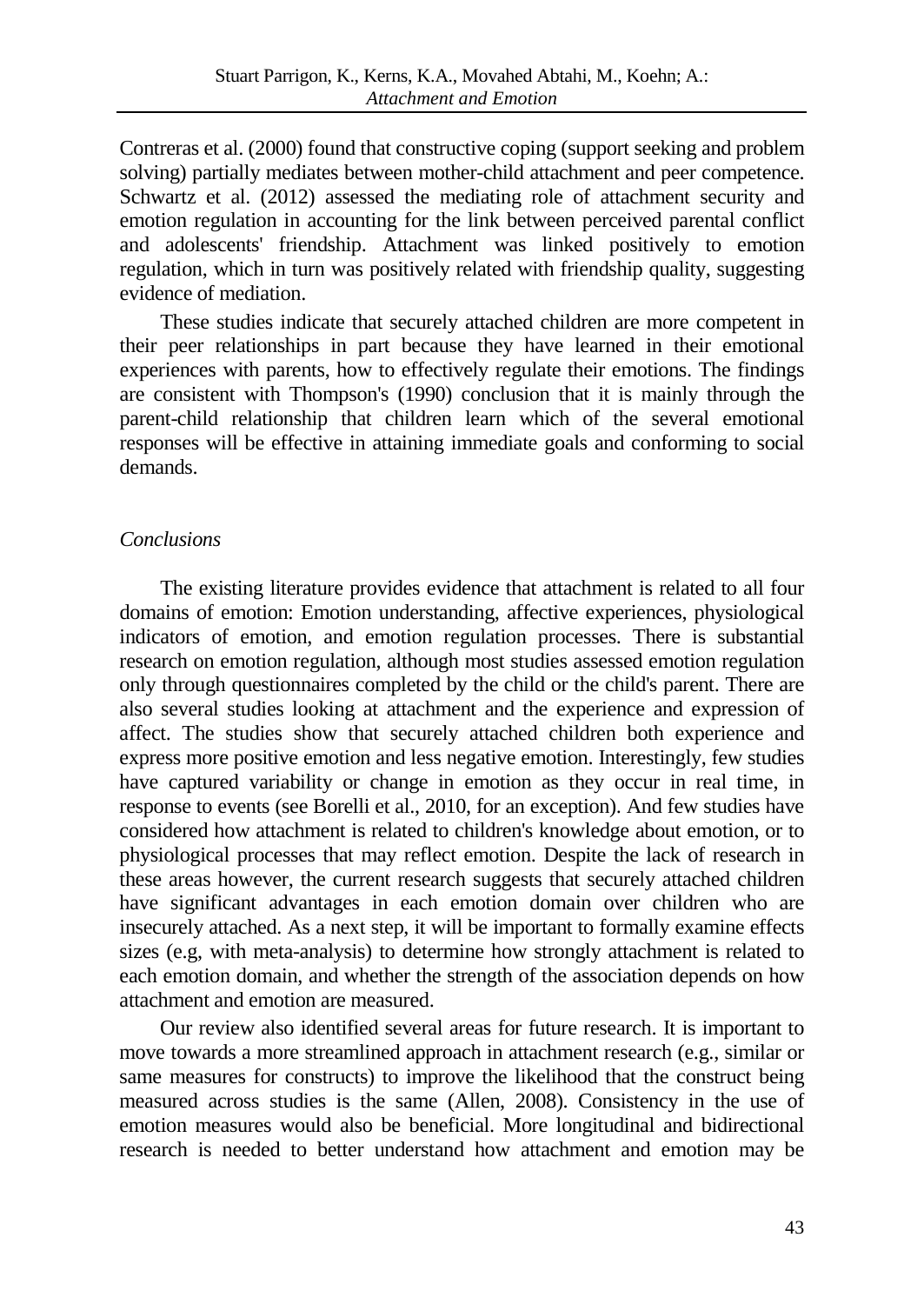interrelated over time. The literature also points to the importance of coping and the growing importance of peer relationships in middle childhood (see for example Contreras et al., 2000; Kerns et al., 2007); thus, better understanding coping trajectories during the transition from middle childhood to adolescence is a critical next step in this area. Diversity of samples is also important for future research. Gaylord-Harden et al. (2009) and Liu and Huang' s (2012) studies suggest that the cultural and economic context may moderate associations between attachment and emotion regulation. There is also currently a dearth of research that jointly examines attachment and genetic influences in relation to emotion, and their potential interaction, which will be important to explore in future research. In addition, future research should test whether associations between attachment and emotion can be accounted for by genetic influence. Finally, although there has been speculation that children with specific forms of insecure attachment may manifest specific types of difficulties in emotion (Cassidy, 1994), few studies have examined whether avoidant, ambivalent, and disorganized children show specificity in their emotion difficulties.

#### **References**

- Abraham, M., & Kerns, K. (2013). Positive and negative emotions and coping as mediators of mother-child attachment and peer relationships. *Merrill-Palmer Quarterly, 59*(4), 399-425. doi: 10.1353/mpq.2013.0023
- Ainsworth, M. (1989). Attachments beyond infancy. *American Psychologist, 44*(4), 709- 716. doi[: 10.1037/0003-066X.44.4.709](http://psycnet.apa.org/doi/10.1037/0003-066X.44.4.709)
- Ainsworth, M.D., Blehar, M.C., Waters, E., & Wall, S. (1978). *Patterns of attachment: Assessed in the Strange Situation and at home.* Hillsdale, N.J.: Lawrence Erlbaum.
- Allen, J.P. (2008). The attachment system in adolescence. In J. Cassidy & P. Shaver (Eds.), *Handbook of attachment: Theory, research and clinical applications (2<sup>nd</sup> <i>Ed.*) (pp. 419-435). New York: Guilford Press.
- Armsden, G.C., & Greenberg, M.T. (1997). The inventory of parent and peer attachment: Individual differences and their relationship to psychological well-being in adolescence. *Journal of Youth and Adolescence, 16*, 427-454.
- Bartholomew, K. (1998). *The family and peer attachment interview*. Unpublished manuscript, Simon Fraser University.
- Bartholomew, K., & Horowitz, L. (1991). Attachment styles among young adults: A test of a four-category model. *Journal of Personality and Social Psychology, 61,* 226-244.
- Bauminger, N., & Kimhi-Kind, I. (2008). Social information processing, security of attachment, and emotion regulation in children with learning disabilities. *Journal of Learning Disabilities, 41*(315), 315-332. doi: 10.1177/0022219408316095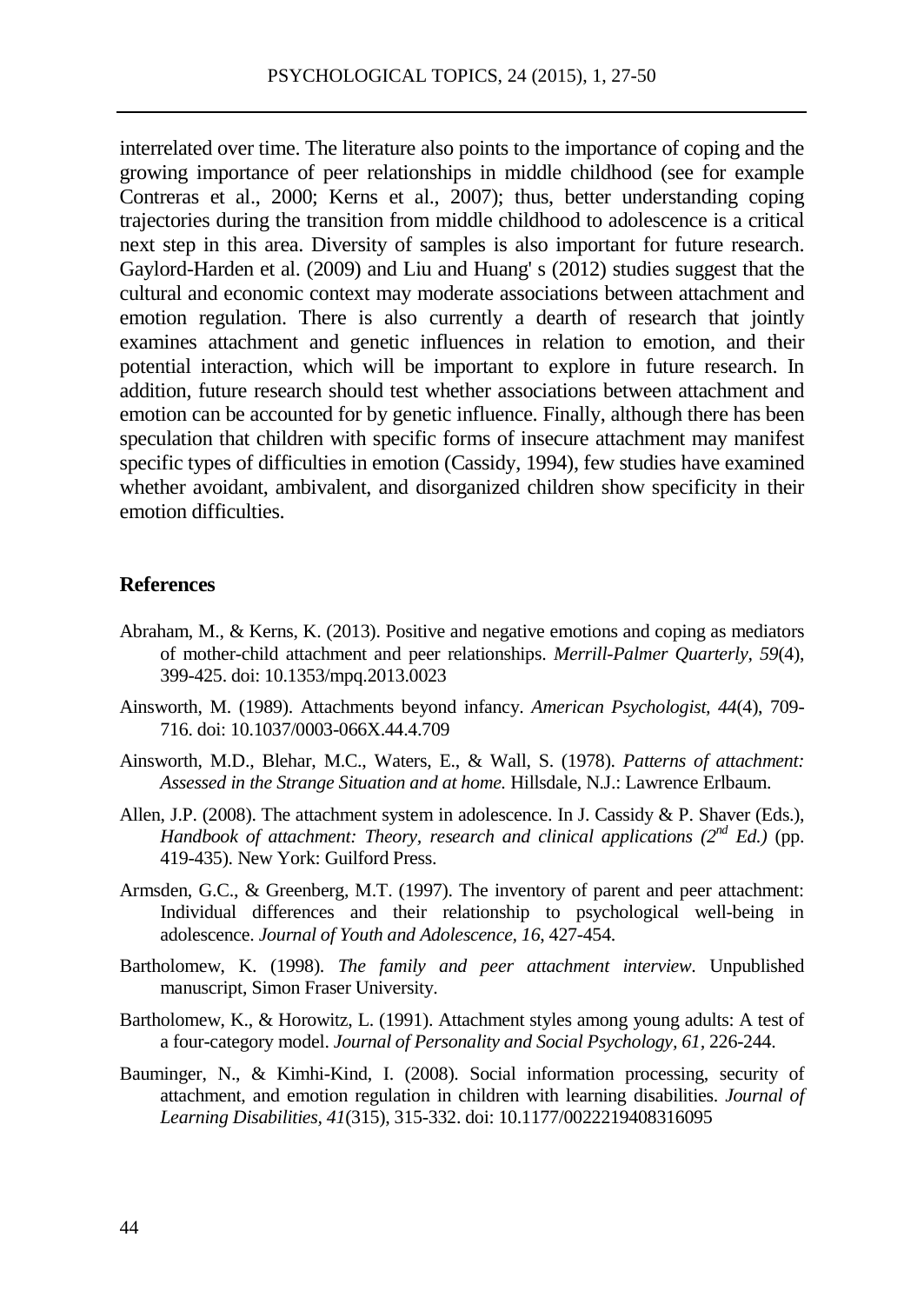- Becker-Stoll, F., Delius, A., & Scheitenberger, S. (2001). Adolescents' nonverbal emotional expressions during negotiation of a disagreement with their mothers: An attachment approach. *International Journal of Behavioral Development, 25*(4), 344-353. doi: 10.1080/01650250143000102
- Borelli, J., Crowley, M., David, D., Sbarra, D., Anderson, G., & Mayes, L. (2010). Attachment and emotion in school-aged children. *Emotion, 10*(4), 475-485. doi: 10.1037/a0018490
- Bowlby, J. (1969). *Attachment and loss, Volume I: Attachment.* London: Hogarth Press.
- Bowlby, J. (1979). *The making and breaking of affectional bonds.* New York: Tavistock.
- Bowlby, J. (1982). Attachment and loss: Retrospect and prospect. *American Journal of Orthopsychiatry, 52*(4), 664-678. doi: 10.1111/j.1939-0025.1982.tb01456.x
- Bowlby, J. (1988). *A secure-base: Parent-child attachment and healthy human development.* New York: Basic Books.
- Brenning, K., & Braet, C. (2013). The emotion regulation model of attachment: An emotion-specific approach. *Personal Relationships, 20*(1), 107-123. doi: 10.1111/j.1475-6811.2012.01399.x
- Bretherton, I., Ridgeway, D., & Cassidy, J. (1990). Assessing internal working models of attachment relationships: An Attachment Story Completion Task for 3-year-olds. In M.T. Greenberg, K. Cicchetti, & E.M. Cummings (Eds.), *Attachment in the preschool years: Theory, research, and intervention* (pp. 87-119). Chicago: University of Chicago Press.
- Brumariu, L., & Kerns, K.A. (2010). Parent-child attachment and internalizing symptoms in childhood and adolescence: A review of empirical findings and future directions. *Development and Psychopathology, 22*(1), 177-203. doi: 10.1017/ S0954579409990344
- Brumariu, L., & Kerns, K.A. (2013). Pathways to anxiety: Contributions of attachment history, temperament, peer competence, and ability to manage intense emotions. *Child Psychiatry and Human Development, 44,* 504-515. doi: 10.1007/s10578-012-0345-7
- Brumariu, L., Kerns, K.A., & Seibert, A. (2012). Mother-child attachment, emotion regulation, and anxiety symptoms in middle childhood. *Personal Relationships, 19*, 569-585. doi: 10.1111/j.1475-6811.2011.01379.x
- Cassidy, J. (1988). Child–mother attachment and the self in six-year-olds. *Child Development, 59,* 121-134.
- Cassidy, J. (1994). Emotion regulation: Influences of attachment relationships. *Monographs of the Society for Research in Child Development, 59*(2-3), 228-283. doi: 10.2307/ 1166148
- Chen, F., Lin, H., & Li, C. (2012). The role of emotion in parent-child relationships: Children's emotionality, maternal meta-emotion, and children's attachment security. *Journal of Child and Family Studies, 21*, 403-410. doi: 10.1007/s10826-011-9491-y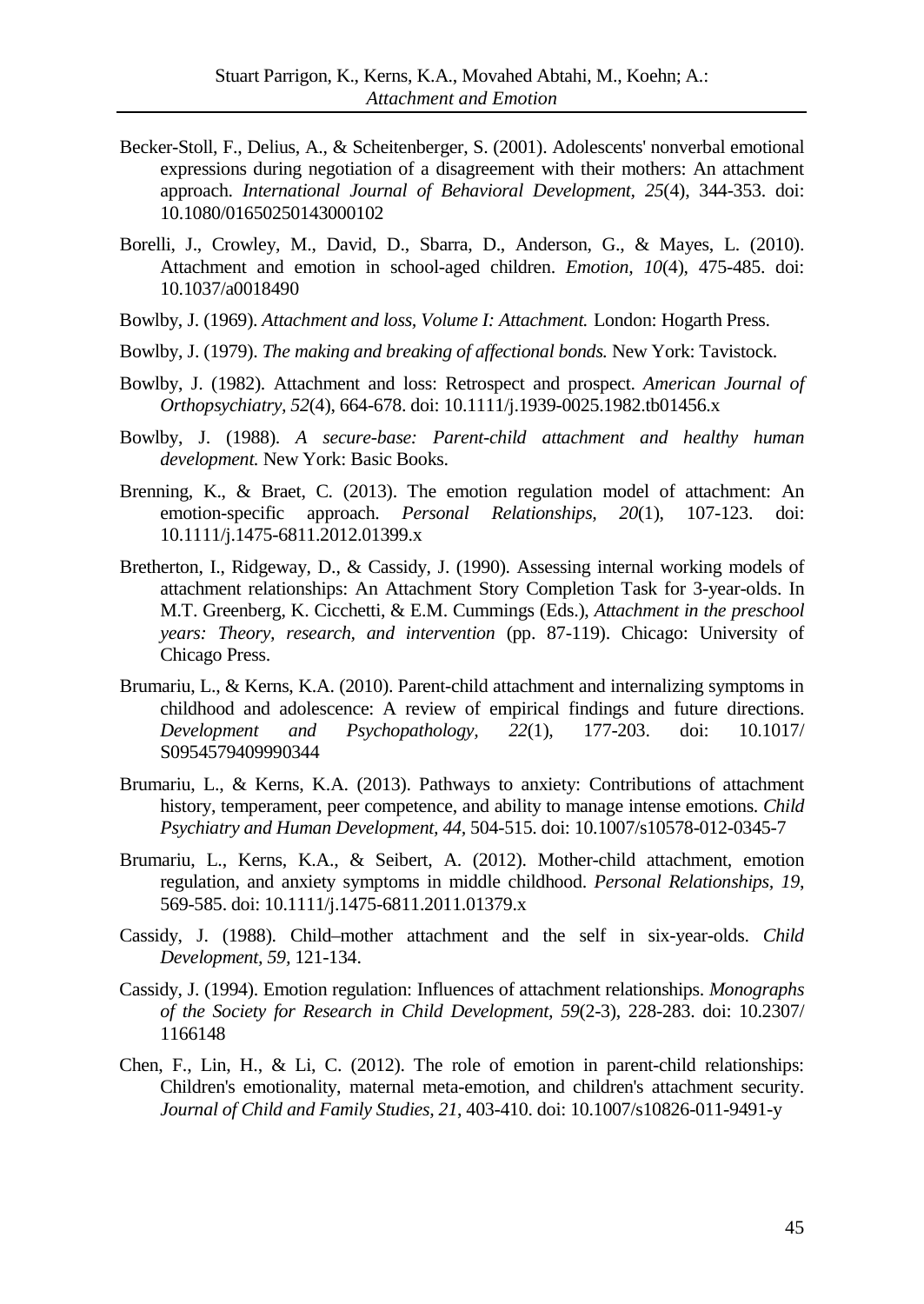- Coifman, K., & Bonnano, G. (2009). Emotion context sensitivity in adaptation and recovery. In A. Kring & D. Sloan (Eds.), *Emotion regulation and psychotherapy* (pp. 157-173). New York: Guilford.
- Colle, L., & Del Giudice, M. (2011). Patterns of attachment and emotional competence in middle childhood. *Social Development, 20*(1), 51-72. doi: 10.1111/j.1467- 9507.2010.00576.x
- Contreras, J., & Kerns, K.A. (2000). Emotion regulation processes: Explaining links between parent-child attachment and peer relationships. In K.A. Kerns, J.M. Contreras, & A.M. Neal-Barnett (Eds.), *Family and peers: Linking two social worlds*  (pp. 1-26). Westport, CT: Praeger.
- Contreras, J., Kerns, K.A., Weimer, B., Gentzler, A., & Tomich, P. (2000). Emotion regulation as a mediator of associations between mother-child attachment and peer relationships in middle childhood. *Journal of Family Psychology, 14*(1), 111-124. doi: 10.1O37//0893-32O0.14.1.111
- Diamond, L., Fagundes, C., & Butterworth, M. (2011). Attachment style, vagal tone, and empathy during mother-adolescent interactions. *Journal of Research on Adolescence, 22*(1), 165-184. doi: 10.1111/j.1532-7795.2011.00762.x
- Dubois-Comtois, K., Cyr, C., & Moss, E. (2011). Attachment behavior and mother-child conversations as predictors of attachment representations in middle childhood: A longitudinal study. *Attachment and Human Development, 13*(4), 335-357. doi: 10.1080/14616734.2011.584455
- Fearon, R., Bakermans-Kranenburg, M.J., van IJzendoorn, M.H., Lapsley, A., & Roisman, G.I. (2010). The significance of insecure attachment and disorganization in the development of children s externalizing behavior: A meta-analytic study. *Child Development*, *81*(2), 435-456.
- Fraley, R.C., Waller, N.G., & Brennan, K.A. (2000). An item response theory analysis of self-report measures of adult attachment. *Journal of Personality and Social Psychology*, *78*(2), 350-365. doi: 10.1037//0022-3514.78.2.350
- Gaylord-Harden, N., Taylor, J., Campbell, C., Kesselring, C., & Grant, K. (2009). Maternal attachment and depressive symptoms in urban adolescents: The influence of coping strategies and gender. *Journal of Clinical Child and Adolescent Psychology, 38*(5), 684-695. doi: 10.1080/15374410903103569
- Gilissen, R., Bakermans-Kranenburg, M., van IJzendoorn, M., & van der Veer, R. (2008a). Parent-child relationship, temperament, and physiological reactions to fear-inducing film clips: Further evidence for differential susceptibility. *Journal of Experimental Child Psychology, 99*, 182-195. doi: 10.1016/j.jecp.2007.06.004
- Gilissen, R., Bakermans-Kranenburg, M., van IJzendoorn, M., & Linting, M. (2008b). Electrodermal reactivity during the Trier Social Stress Test for children: Interaction between the serotonin transporter polymorphism and children's attachment representation. *Developmental Psychobiology, 50*(6), 615-625. doi: 10.1002/dev.20314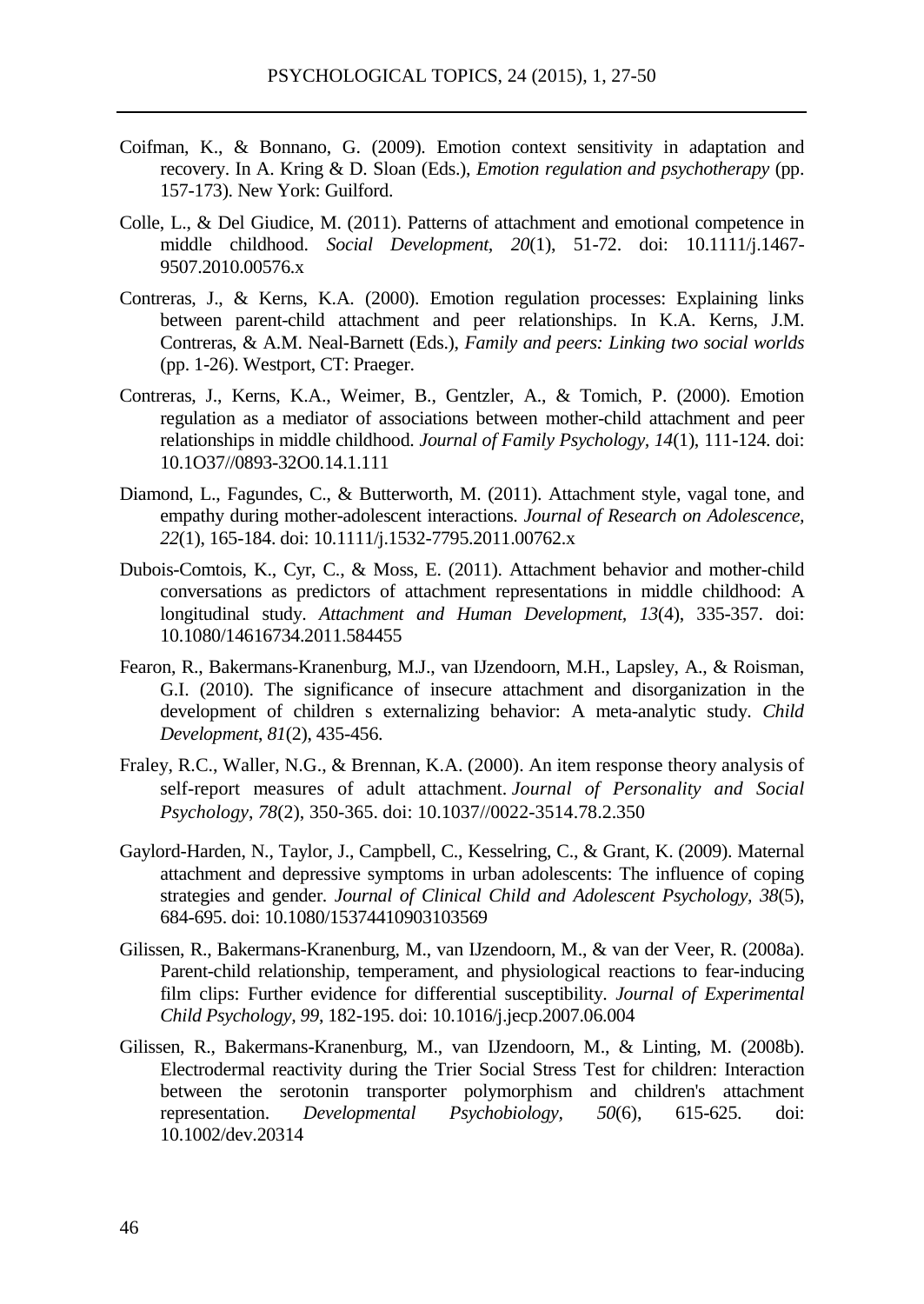- George, C., Kaplan, N., & Main, M. (1996). *Adult attachment interview*. Unpublished manuscript, University of California at Berkeley.
- Goldwyn, R., Stanley, C., Smith, V., & Green, J. (2000). The Manchester child attachment story task: Relationship with parental AAI, SAT and child behaviour. *Attachment & Human Development*, *2*, 71-84.
- Granot, D., & Mayseless, O. (2001). Attachment security and adjustment to school in middle childhood. *International Journal of Behavioral Development*, *25*(6), 530-541. doi: 10.1080/01650250042000366
- Green, J.M., Stanley, C., Smith, V., & Goldwyn, R. (2000). A new method of evaluating attachment representation in young school-age children: The Manchester child attachment story task. *Attachment & Human Development*, *2*, 48-70.
- Grob, A., & Smolenski, C. (2005). *Fragebogen zur Erhebung der Emotionsregulation bei Kindern und Jugendlichen (Feel-KJ)* [Questionnaire for the assessment of children's and adolescent's emotion regulation]. Bern: Verlag Hans Huber.
- Harold, G., Shelton, K., Goeke-Morey, M., & Cummings, E.M. (2004). Marital conflict, child emotional security about family relationships and child adjustment. *Social Development, 13*(3), 350-376. doi: 10.1111/j.1467-9507.2004.00272.x
- Hershenberg, R., Davila, J., Yoneda, A., Starr, L., Miller, M., Stroud, C., & Feinstein, B. (2011). What I like about you: The association between adolescent attachment security and emotional behavior in a relationship promoting context. *Journal of Adolescence, 34*, 1017-1024. doi: 10.1016/j.adolescence.2010.11.006
- Kerns, K.A., Abraham, M., Schlegelmilch, A., & Morgan, T. (2007). Mother-child attachment in later middle childhood: Assessment approaches and associations with mood and emotion regulation. *Attachment and Human Development, 9*(1), 33-53. doi: 10.1080/1461673060115144
- Kerns, K.A., Aspelmeier, J.E., Gentzler, A.L., & Grabill, C.M. (2001). Parent-child attachment and monitoring in middle childhood. *Journal of Family Psychology, 15*, 69-81.
- Kerns, K.A., & Brumariu, L.E. (in press). Attachment in middle childhood. In J. Cassidy & P.R. Shaver (Eds.), *Handbook of attachment: Theory, research, and clinical applications (3nd ed.)*. New York: Guilford Press.
- Kerns, K.A., Brumariu, L., & Seibert, A. (2011). Multi-method assessment of mother-child attachment: Links to parenting and child depressive symptoms in middle childhood. *Attachment and Human Development, 13*(4), 315-333. doi: 10.1080/ 14616734.2011.584398
- Kerns, K.A., Tomich, P.L., Aspelmeier, J.E., & Contreras, J.M. (2000). Attachment based assessments of parent-child relationships in middle childhood. *Developmental Psychology, 36*, 614-626.
- Kim, H., & Page, T. (2013). Emotional bonds with parents, emotion regulation, and schoolrelated behavior problems among elementary school truants. *Journal of Child and Family Studies, 22*, 869-878. doi: 10.1007/s10826-012-9646-5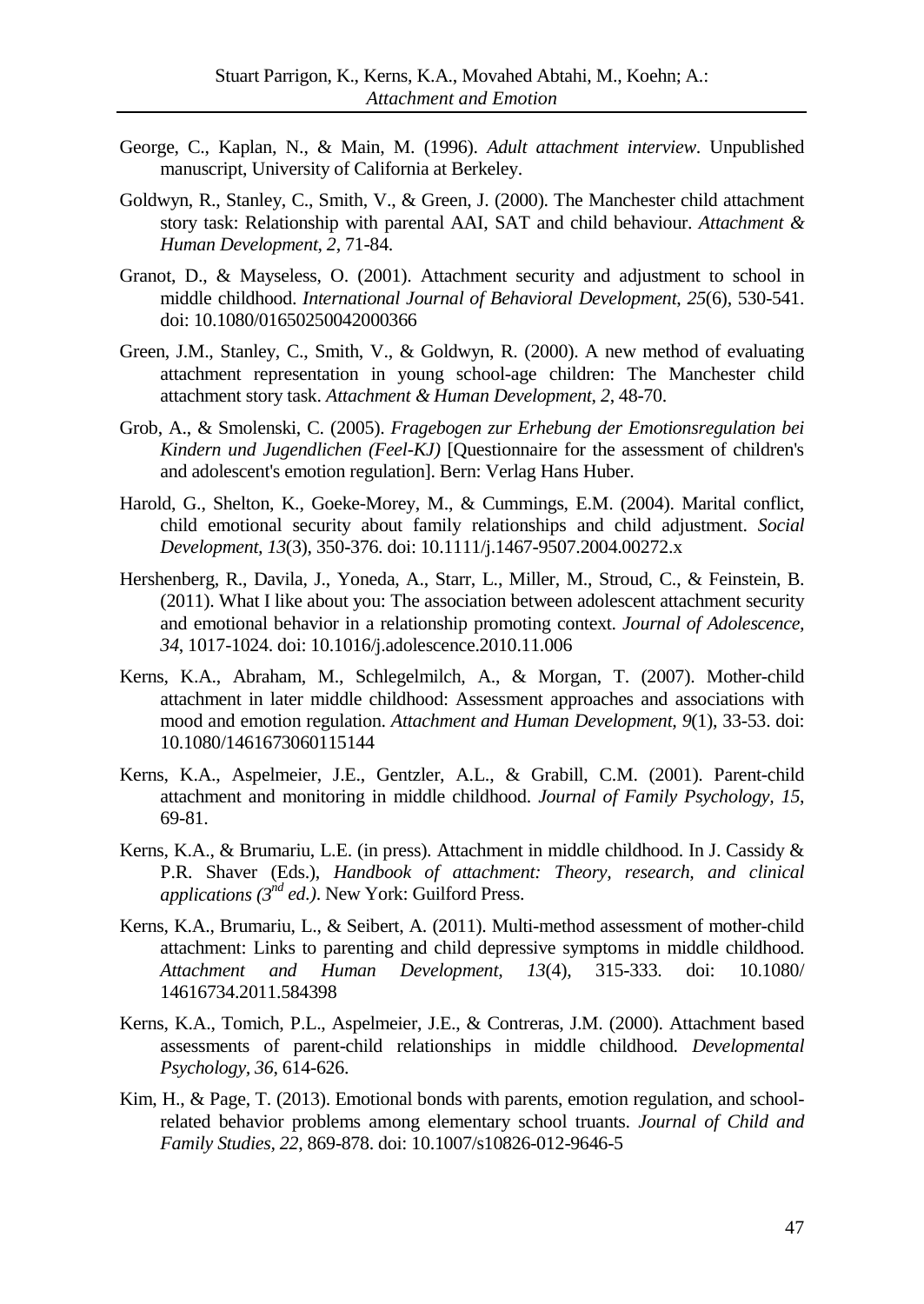- Kim, S., Sharp, C., & Carbone, C. (2014). The protective role of attachment security for adolescent Borderline personality disorder features via enhanced positive emotion regulation strategies. *Personality Disorders: Theory, Research and Treatment, 5*(2), 1- 12. doi: 10.1037/per0000038
- Kobak, R., Cole, H., Ferenz-Gillies, R., & Fleming, W. (1993). Attachment and emotion regulation during mother-teen problem solving: A Control theory analysis. *Child Development, 64,* 231-245. doi: 10.1111/j.1467-8624.1993.tb02906.x
- Kobak, R., Zajac, K., & Smith, C. (2009). Adolescent attachment and trajectories of hostileimpulsive behavior: Implications for the development of personality disorders. *Developmental Psychopathology, 21*(3), 839-851. doi: 10.1017/S0954579409000455
- Kullik, A., & Petermann, F. (2013). Attachment to parents and peers as a risk factor for adolescent depressive disorders: The mediating role of emotion regulation. *Child Psychiatry and Human Development, 44*, 537-548. doi: 10.10077/s10578-012-0347-5
- Laible, D., & Thompson, R. (1998). Attachment and emotion understanding in preschool children. *Developmental Psychopathology, 34*(5), 1038-1045. doi: [10.1037/0012-](http://psycnet.apa.org/doi/10.1037/0012-1649.34.5.1038) [1649.34.5.1038](http://psycnet.apa.org/doi/10.1037/0012-1649.34.5.1038)
- Laible, D., & Thompson, R. (2000). Mother-child discourse, attachment security, shared positive affect, and early conscience development. *Child Development, 71*(5), 1424- 1440. doi: 10.1111/1467-8624.00237
- Lin, W.L. (2002, September). *The transformation of family relationships in adolescence: An approach from attachment theory*. Paper presented at a meeting of Quantitative Studies in Family System Research, Taipei, Taiwan.
- Liu, Y-L., & Huang, F-M. (2012). Mother-adolescent conflict in Taiwan: Links between attachment style and psychological distress. *Social Behavior and Personality, 40*(6), 919-932. doi: 10.2224/sbp.2012.40.6.919
- Main, M. (1996). Introduction to the special section on attachment and psychopathology: 2. Overview of the field of attachment. *Journal of Consulting and Clinical Psychology, 64*(2), 237-243. doi[: 10.1037/0022-006X.64.2.237](http://psycnet.apa.org/doi/10.1037/0022-006X.64.2.237)
- Marvin, R., & Britner, P. (1999). Normative development: The ontogeny of attachment. In J. Cassidy & P. Shaver (Eds.), *Handbook of attachment: Theory, research and clinical applications* (pp. 44-67). New York: Guilford Press.
- Miller, J.B., & Hoicowitz, T. (2004). Attachment contexts of adolescent friendship and romance. *Journal of Adolescence, 27*, 191-206.
- Nada Raja, S., McGee, R., & Stanton, W.R. (1992). Perceived attachments to parents and peers and psychological well-being in adolescence. *Journal of Youth and Adolescence 21*, 471-485.
- Oppenheim, D., & Waters, H. (1995). Narrative processes and attachment representations: Issues of development and assessment. *Monographs of the Society for Research in Child Development, 60*(2-3), 197-215. doi: 10.1111/j.1540-5834.1995.tb00212.x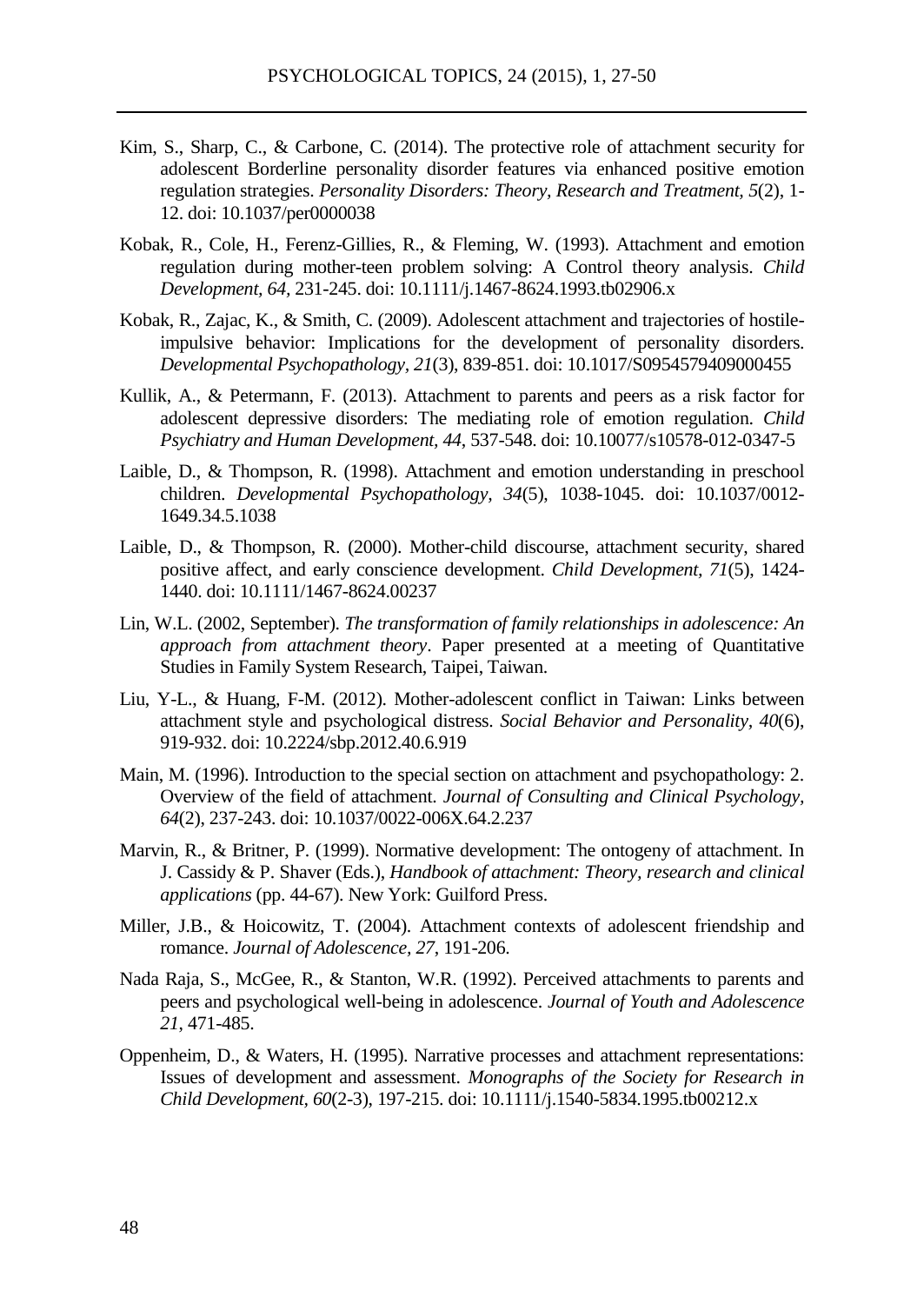- Oppenheim, D., Koren-Karie, N., & Sagi-Schwartz, A. (2007). Emotion dialogues between mothers and children at 4.5 and 7.5 years: Relations with children's attachment at 1 year. *Child Development, 78*(1), 38-52. doi: 10.1111/j.1467-8624.2007.00984.x
- Penza-Clyve, S., & Zeman, J. (2002). Initial validation of the emotion expression scale for children (EESC). *Journal of Clinical Child and Adolescent Psychology, 31*(4), 540- 547. doi: 10.1207/153744202320802205
- Schwartz, B., Stutz, M., & Lederman, T. (2012). Perceived interparental conflict and early adolescents' friendships: The role of attachment security and emotion regulation. *Journal of Youth and Adolescence, 41*, 1240-1252. doi: 10.1007/s10964-012-9769-4
- Seiffge-Krenke, I., & Beyers, W. (2005). Coping trajectories from adolescence to young adulthood: Links to attachment state of mind. *Journal of Research on Adolescence, 15*(4), 561-582. doi: 10.1111/j.1532-7795.2005.00111.x
- Shmueli-Goetz, Y., Target, M., Fonagy, P., & Datta, A. (2008). The child attachment interview: A psychometric study of reliability and discriminant validity. *Developmental Psychology*, *44*(4), 939-956.
- Spangler, G., & Zimmermann, P. (1999). Attachment representation and emotion regulation in adolescents: A psychobiological perspective on internal working models. *Attachment and Human Development, 1*(3), 270-290. doi: 10.1080/ 14616739900134151
- Spangler, G., & Zimmermann, P. (2014). Emotional and adrenocortical regulation in early adolescence: Prediction by attachment security and disorganization in infancy. *International Journal of Behavioral Development, 38*(2), 142-154. doi: 10.1177/ 0165025414520808
- Steele, H., Steele, M., & Croft, C. (2008). Early attachment predicts emotion recognition at 6 and 11 years old. *Attachment and Human Development, 10*(4), 379-393. doi: 10.1080/14616730802461409
- Thompson, R. (1990). Emotion and self-regulation. In R. Thompson (Ed.), *Socioemotional development* (pp. 367-468). University of Nebraska Press.
- Verschueren, K., & Marcoen, A. (1994). *Test met gehechtheidsverhalen classificatiesysteem: Aanpassing van de Doll Stories Completion Task van Cassidy (1986)* [Adaptation of the Doll Stories Completion Task of Cassidy (1986)]. Unpublished manual, Center for Developmental Psychology, Catholic University of Leuven.
- Waters, E., & Cummings, E.M. (2000). A secure base from which to explore close relationships. *Child Development, 71*(1) 164-172. doi: 10.1111/1467-8624.00130
- Zimmermann, P. (1999). Structure and functions of internal working models of attachment and their role for emotion regulation. *Attachment and Human Development, 1*(3), 291- 306. doi: 10.1080/14616739900134161
- Zimmermann, P., Maier, M., Winter, M., & Grossmann, K. (2001). Attachment and adolescents' emotion regulation during a joint problem-solving task with a friend. *International Journal of Behavioral Development, 25*(4), 331-343. doi: 10.1080/01650250143000157